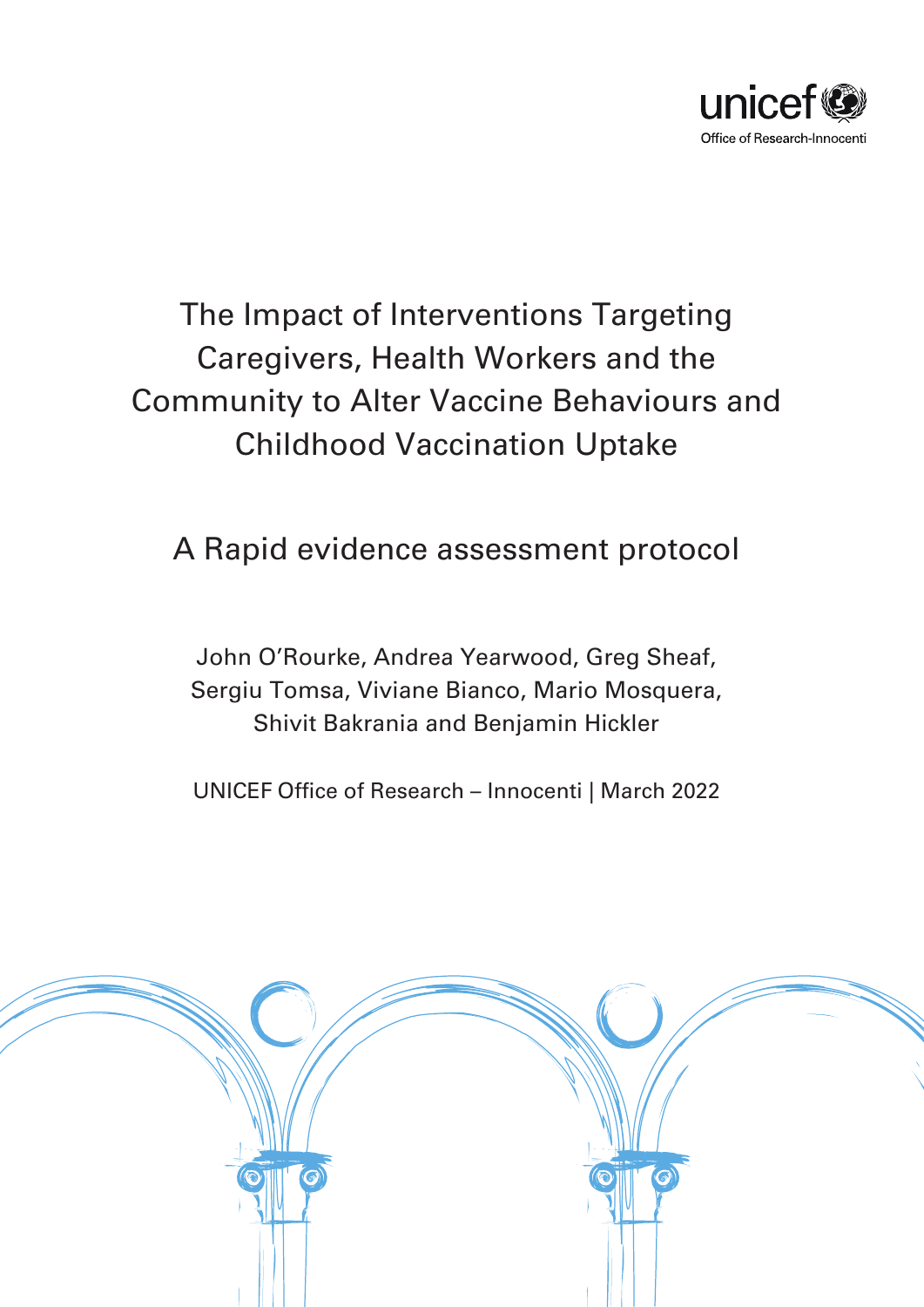#### UNICEF OFFICE OF RESEARCH – INNOCENTI

The Office of Research – Innocenti is UNICEF's dedicated research centre. It undertakes research on emerging or current issues to inform the strategic directions, policies and programmes of UNICEF and its partners, shape global debates on child rights and development, and inform the global research and policy agenda for all children, particularly the most vulnerable.

Innocenti receives financial support from the Government of Italy, while funding for specific projects is also provided by other governments, international institutions and private sources, including UNICEF National Committees. For further information and to download or order this and other publications, please visit the website at [www.unicef-irc.org.](http://www.unicef-irc.org/)

Innocenti disseminates initial research contributions within the programme of work, addressing social, economic and institutional aspects of the realization of the human rights of children. The findings, interpretations and conclusions expressed in this paper are those of the authors and do not necessarily reflect the policies or views of UNICEF.

**This Innocenti Paper has been published without undergoing layout or proofreading. It is being released to rapidly share results of our work with the wider research and practitioner communities, and to encourage discussion of methods and findings.**

Correspondence should be addressed to:

**UNICEF Office of Research – Innocenti**  Via degli Alfani 58 50121 Florence, ItalyTel: (+39) 055 20330 Fax: (+39) 055 2033 220

[florence@unicef.org](mailto:florence@unicef.org) [www.unicef-irc.org](http://www.unicef-irc.org/) @UNICEFInnocenti on Twitter, LinkedIn, Facebook, Instagram and Youtube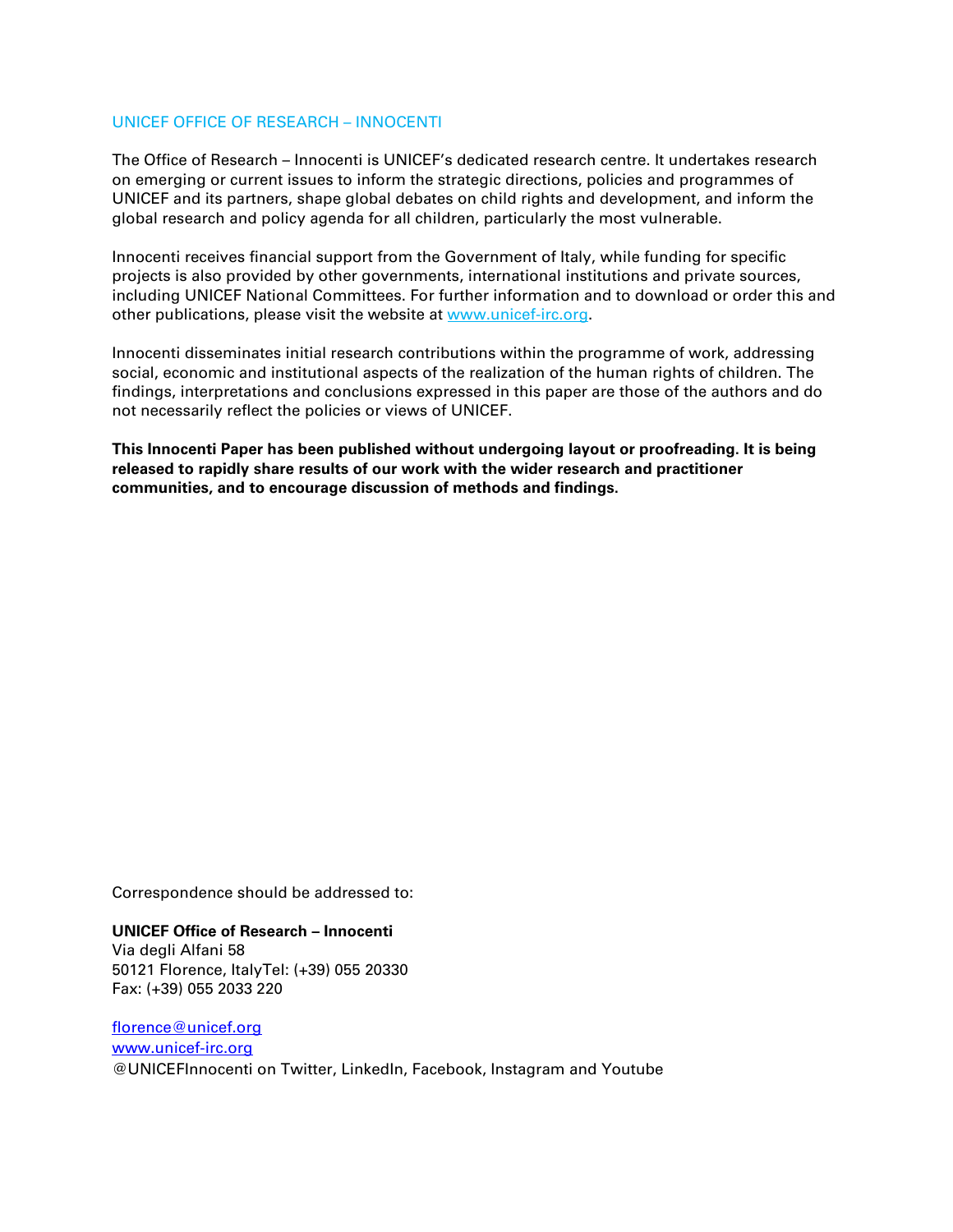## THE IMPACT OF INTERVENTIONS TARGETING CAREGIVERS, HEALTH WORKERS AND THE COMMUNITY TO ALTER VACCINE BEHAVIOURS AND CHILDHOOD VACCINATION UPTAKE: A RAPID EVIDENCE ASSESSMENT PROTOCOL

#### Authors

John O'Rourke<sup>[1](#page-2-0)</sup>, Andrea Yearwood<sup>1</sup>, Greg Sheaf<sup>1</sup>, Sergiu Tomsa<sup>[2](#page-2-1)</sup>, Viviane Bianco<sup>2</sup>, Mario Mosquera<sup>2</sup>, Shivit Bakrania<sup>[3](#page-2-2)</sup> and Benjamin Hickler<sup>3</sup>

Independent advisor – Prof Julie Leask[4](#page-2-3)

#### Suggested citation

O'Rourke, J., Yearwood, A., Sheaf, G., Tomsa, S., Bianco, V., Mosquera, M., Bakrania, S., Hickler, B., The Impact of Interventions Targeting Caregivers, Health Workers and the Community to Alter Vaccine Behaviours and Childhood Vaccination Uptake: A Rapid evidence assessment protocol, UNICEF Office of Research – Innocenti, Florence, 2022.

#### Acknowledgements

The authors want to thank Prof Julie Leask (The University of Sydney, Australia) for providing expert external input on our protocol.

<span id="page-2-2"></span><sup>3</sup> UNICEF Office of Research – Innocenti

<span id="page-2-0"></span><sup>1</sup> Consultant to UNICEF Office of Research – Innocenti

<span id="page-2-1"></span><sup>2</sup> UNICEF Regional Office in Europe and Central Asia

<span id="page-2-3"></span><sup>4</sup> The University of Sydney, Australia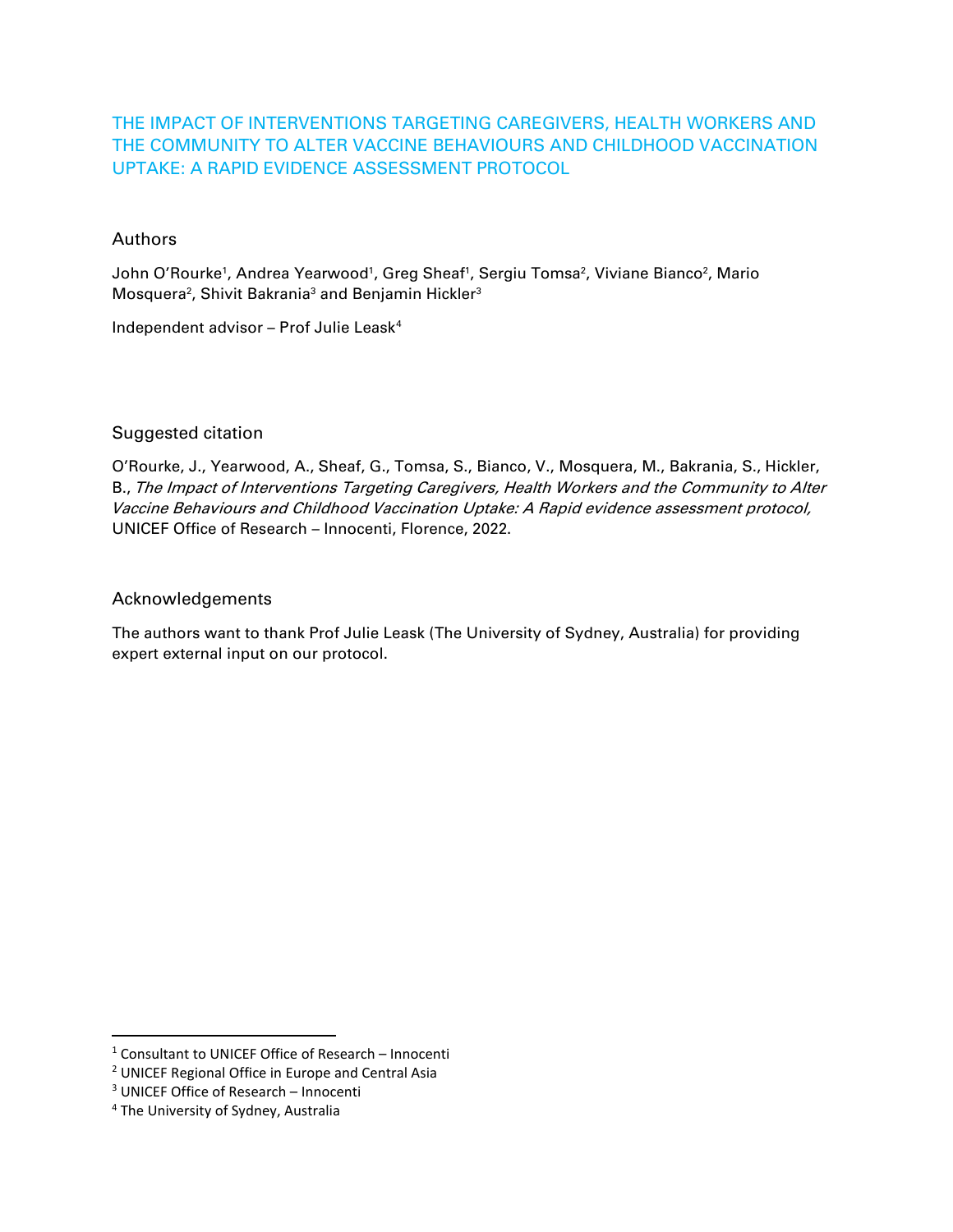# <span id="page-3-0"></span>**Table of contents**

| 1.     |                                                                                 |      |  |  |
|--------|---------------------------------------------------------------------------------|------|--|--|
| 1.1.   |                                                                                 |      |  |  |
| 1.2.   |                                                                                 |      |  |  |
| 1.3.   |                                                                                 |      |  |  |
| 2.     |                                                                                 |      |  |  |
| 2.1.   |                                                                                 |      |  |  |
| 2.2.   |                                                                                 |      |  |  |
| 2.3.   |                                                                                 |      |  |  |
| 2.3.1. |                                                                                 |      |  |  |
| 2.3.2. |                                                                                 |      |  |  |
| 2.3.3. |                                                                                 |      |  |  |
| 2.4.   |                                                                                 |      |  |  |
| 2.4.1. |                                                                                 |      |  |  |
| 2.4.2. |                                                                                 |      |  |  |
| 2.5.   | How interventions might work to change behaviour and increase vaccine uptake 20 |      |  |  |
| 3.     |                                                                                 |      |  |  |
| 3.1.   |                                                                                 |      |  |  |
| 3.2.   |                                                                                 |      |  |  |
| 3.3.   |                                                                                 |      |  |  |
| 3.4.   |                                                                                 |      |  |  |
| 3.5.   |                                                                                 |      |  |  |
| 4.     |                                                                                 |      |  |  |
| 5.     |                                                                                 |      |  |  |
|        |                                                                                 |      |  |  |
|        |                                                                                 |      |  |  |
|        |                                                                                 | . 29 |  |  |
| B.2.   |                                                                                 |      |  |  |
|        |                                                                                 |      |  |  |
|        |                                                                                 |      |  |  |
|        |                                                                                 |      |  |  |
| E.1.   |                                                                                 |      |  |  |
| E.2.   |                                                                                 |      |  |  |
| E.3.   |                                                                                 |      |  |  |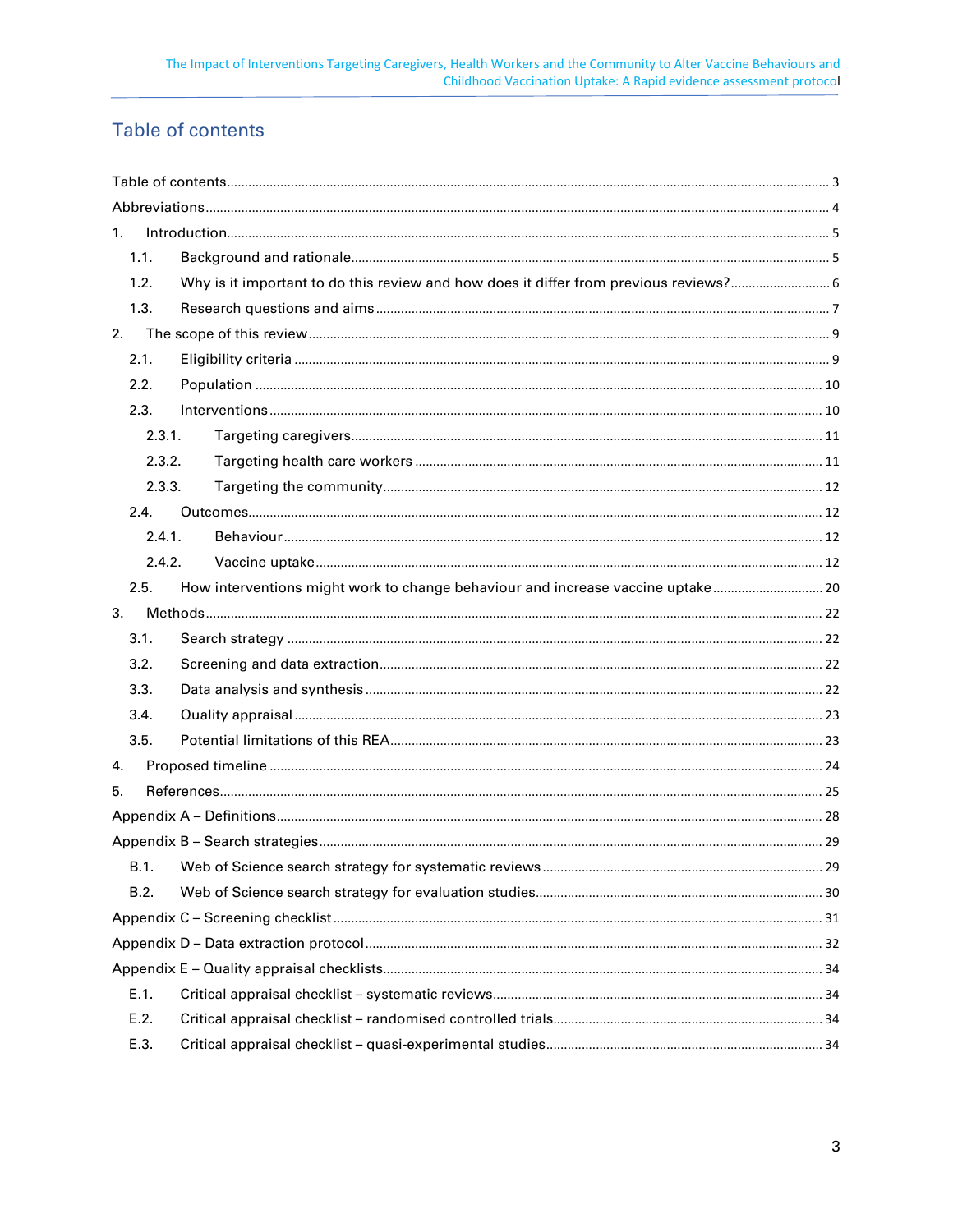| <b>Abbreviation</b> | <b>Definition</b>                                                   |
|---------------------|---------------------------------------------------------------------|
| 3ie                 | International Initiative for Impact Evaluation                      |
| <b>BCG</b>          | Anti-tuberculosis vaccine (bacille Calmette-Guérin)                 |
| COM-B               | Capability, Opportunity, Motivation and Behaviour                   |
| DT                  | Diphtheria, tetanus vaccine                                         |
| <b>DTP</b>          | Diphtheria, tetanus, and pertussis vaccine                          |
| <b>ECARO</b>        | <b>Europe and Central Asia Regional Office</b>                      |
| <b>EGM</b>          | Evidence gap map                                                    |
| <b>FHW</b>          | Formal health worker                                                |
| <b>GRADE</b>        | Grading of Recommendations, Assessment, Development and Evaluations |
| Hep B               | <b>Hepatitis B</b>                                                  |
| Hib                 | Haemophilus influenzae type b                                       |
| <b>HPV</b>          | Human papillomavirus                                                |
| <b>IPV</b>          | Inactivated polio vaccine                                           |
| <b>MCV</b>          | Measles containing vaccine                                          |
| <b>MMR</b>          | Measles, mumps, and rubella vaccine                                 |
| <b>MMRV</b>         | Measles, mumps, rubella, and varicella vaccine                      |
| MR                  | Measles and rubella vaccine                                         |
| <b>OPV</b>          | Oral polio vaccination                                              |
| <b>PCV</b>          | Pneumococcal conjugate vaccine                                      |
| Pol <sub>3</sub>    | Third dose against polio                                            |
| <b>PROSPERO</b>     | The international prospective register of systematic reviews        |
| <b>REA</b>          | Rapid evidence assessment                                           |
| TT                  | <b>Tetanus Toxoid</b>                                               |
| <b>UNICEF</b>       | <b>United Nations Children's Fund</b>                               |
| <b>WHO</b>          | <b>World Health Organization</b>                                    |

# <span id="page-4-0"></span>Abbreviations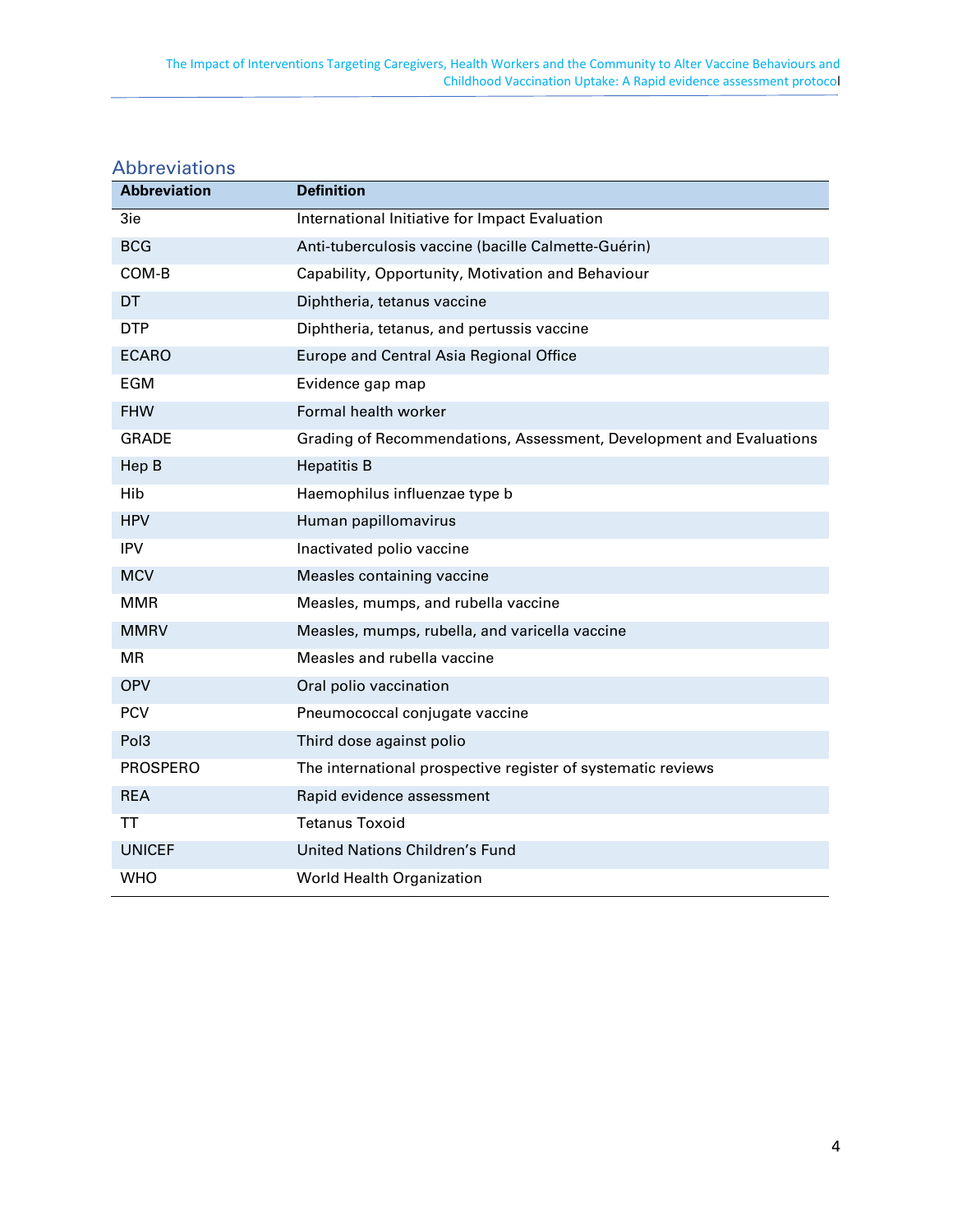## <span id="page-5-1"></span><span id="page-5-0"></span>1. Introduction

#### 1.1.Background and rationale

Vaccination is one of the most effective measures for preventing illness, disability and death among children. The vaccination schedule recommended by UNICEF for children ≤5 years is summarised in [Appendix A](#page-28-0) and includes vaccines against diphtheria, pertussis, tetanus (DTP), hepatitis B (hep B), haemophilus influenzae type b (Hib), pneumococcal disease, polio, measles, mumps, rubella, varicella (chicken pox) and rotavirus.

In recent years (2015 to 2019), the global vaccination rates for childhood infections have plateaued; the proportion of children vaccinated against tuberculosis (bacille Calmette-Guérin [BCG] vaccine) was 87% in 2015 and 88% in 2019, against DTP (first dose) was 89% in 2015 and 90% in 2019, and against measles (first dose) was 85% in 2015 and 2019 (World Health Organization, 2020). However, vaccination coverage is insufficient for herd immunity benefits and therefore case numbers for several of these conditions are increasing, including diphtheria (4,535 cases in 2015; 22,986 cases in 2019), tetanus (10,338 in 2015; 14,745 in 2019), and measles (214,808 in 2015; 873,022 in 2019) (World Health Organization, 2020). In 2019, of the estimated 5.3 million deaths globally of children under 5 years old, approximately 21.7% (95% uncertainty range: 20.4, 25.6) were due to vaccine-preventable diseases (Perin et al., 2021).

In Europe and Central Asia, overall vaccination rates in the region are high, with greater than 90% of children receiving the third dose of DTP (DTP3), first dose of a measles-containing vaccine (MCV1) and third dose against polio (Pol3) in both 2015 and 2019 [\(Table 1\)](#page-5-2) (UNICEF & WHO., 2021). However, the overall vaccination rates in the region mask the experience of individual countries (both at national and subnational levels), and an exploration of the vaccination rates in Bosnia and Herzegovina, Republic of Moldova, Romania and Ukraine highlight that the situation is changeable both between countries and over time (UNICEF & WHO., 2021). Between 2015 and 2019, DTP3 vaccination rates were decreasing in Bosnia and Herzegovina (82% to 73%), increasing in Republic of Moldova (87% to 91%), relatively stable in Romania (89% to 88%) and dramatically improving in Ukraine (23% to 80%) [\(Table 1\)](#page-5-2).

| <b>Country</b>                 |      | DTP <sub>3</sub> |      | <b>Measles (MCV1)</b> |      | Polio (Pol3) |
|--------------------------------|------|------------------|------|-----------------------|------|--------------|
|                                | 2015 | 2019             | 2015 | 2019                  | 2015 | 2019         |
| Bosnia and Herzegovina         | 82%  | 73%              | 83%  | 68%                   | 74%  | 73%          |
| Republic of Moldova            | 87%  | 91%              | 89%  | 97%                   | 88%  | 94%          |
| Romania                        | 89%  | 88%              | 86%  | 90%                   | 89%  | 88%          |
| Ukraine                        | 23%  | 80%              | 56%  | 93%                   | 51%  | 78%          |
| Europe and Central Asia Region | 91%  | 96%              | 94%  | 97%                   | 93%  | 95%          |

<span id="page-5-2"></span>Table 1: Proportion of children vaccinated against diphtheria, tetanus, pertussis (DTP3), measles (MCV1) and polio (Pol3) in selected countries in the Europe and Central Asia region, and in the region overall (data from UNICEF WUENIC analytics: (UNICEF & WHO., 2021))

**Abbreviations:** DTP3, third dose of diphtheria, pertussis, tetanus vaccine; MCV1, first dose of measlescontaining vaccine; Pol3, third dose of polio vaccine

Barriers to vaccination uptake can be broadly categorised into two main groups: caregiver level barriers (Kaufman et al., 2021) and health system level barriers (Bangura et al., 2020). Obregon et al., 2021 explored the main determinants of vaccine hesitancy in Eastern Europe and Central Asia through a literature review, interviews with global immunisation experts, and interviews and focus group discussions with caregivers and health providers in Bosnia and Herzegovina, Republic of Moldova, Romania and Ukraine (Obregon et al., 2020). The main determinants of vaccine hesitancy identified in the region were mistrust between health institutions/staff and marginalised populations (including Roma populations); media (mass and social) amplifying fears of vaccine safety; lack of caregiver knowledge about vaccination and insufficient information provided by health professionals; health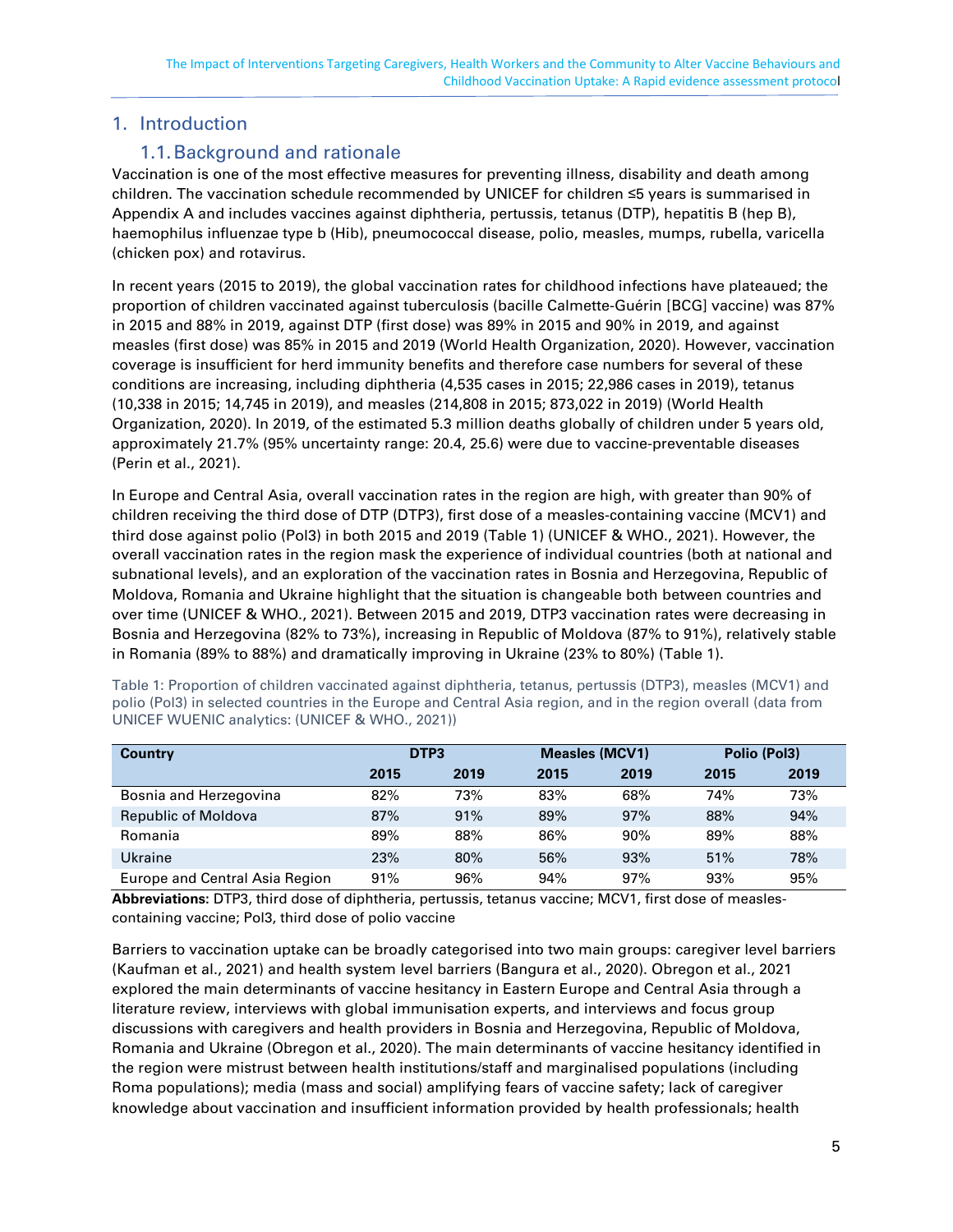professionals perceived as lacking counselling skills, and in some cases, they were perceived as disrespectful to caregivers; some health professionals were hesitant or negative about vaccination; and issues relating to procurement, supply, storage and cost of vaccines.

De Figueiredo et al., 2020 mapped global trends in vaccine confidence in a large retrospective modelling study (de Figueiredo et al., 2020). In Bosnia and Herzegovina, Republic of Moldova, Romania and Ukraine (the countries where interviews and focus groups were performed by Obregon et al., 2021), vaccine confidence varied over time and between countries. In line with declining vaccination rates in Bosnia and Herzegovina, the estimated proportion of people that strongly disagree that vaccination is important, safe, or effective increased between 2015 and 2019 [\(Table 2\)](#page-6-1). In Ukraine, in parallel with increasing vaccination rates, there is also increasing confidence in vaccines with the proportion who strongly agree that vaccination is important (2015: 44%; 2019: 57%), safe (2015: 16%; 2019: 26%) and effective (2015: 25%; 2019: 34%) increasing over time. However, despite the increase in positive responses, the proportion of people surveyed who strongly agree that vaccines are safe (26%) and effective (34%) is still lower than other countries in the region [\(Table 2\)](#page-6-1).

<span id="page-6-1"></span>Table 2: Mean estimated proportion of survey respondents that strongly agree or disagree that vaccines are important, safe and effective in 2015 and 2019 in selected countries from Europe and Central Asia; data from (de Figueiredo et al., 2020)

| <b>Country</b>             | <b>Strongly agree</b> |      | <b>Strongly disagree</b> |      |
|----------------------------|-----------------------|------|--------------------------|------|
|                            | 2015                  | 2019 | 2015                     | 2019 |
| <b>IMPORTANT</b>           |                       |      |                          |      |
| Bosnia and Herzegovina     | 60%                   | 66%  | 5%                       | 10%  |
| Republic of Moldova        | 44%                   | 55%  | 2%                       | 2%   |
| Romania                    | 56%                   | 81%  | 4%                       | 2%   |
| Ukraine                    | 44%                   | 57%  | 4%                       | 2%   |
| <b>SAFE</b>                |                       |      |                          |      |
| Bosnia and Herzegovina     | 23%                   | 47%  | 16%                      | 17%  |
| <b>Republic of Moldova</b> | 46%                   | 43%  | 3%                       | 3%   |
| Romania                    | 43%                   | 61%  | 6%                       | 4%   |
| Ukraine                    | 16%                   | 26%  | 9%                       | 8%   |
| <b>EFFECTIVE</b>           |                       |      |                          |      |
| Bosnia and Herzegovina     | 32%                   | 61%  | 11%                      | 11%  |
| Republic of Moldova        | 39%                   | 37%  | 2%                       | 4%   |
| Romania                    | 45%                   | 69%  | 5%                       | 3%   |
| Ukraine                    | 25%                   | 34%  | 4%                       | 4%   |

The UNICEF Office of Research – Innocenti (UNICEF Innocenti) has commissioned this rapid evidence assessment (REA) to summarise the impact of interventions designed to improve vaccination knowledge, awareness, and attitudes/beliefs of caregivers, healthcare workers, and the community; as well as interventions to improve healthcare workers' motivation to vaccinate. The review will assess the effect these interventions have on caregiver intention to vaccinate, and vaccination uptake. The REA will assess if the evidence-base can be used to address the barriers to vaccination uptake in Europe and Central Asia with the aim of informing future research priorities, policy, interventions and programming.

## <span id="page-6-0"></span>1.2.Why is it important to do this review and how does it differ from previous reviews?

Before undertaking the REA, we completed a scoping exercise to understand the breadth of the evidence base on vaccination uptake. Searches for evidence synthesis publications were conducted in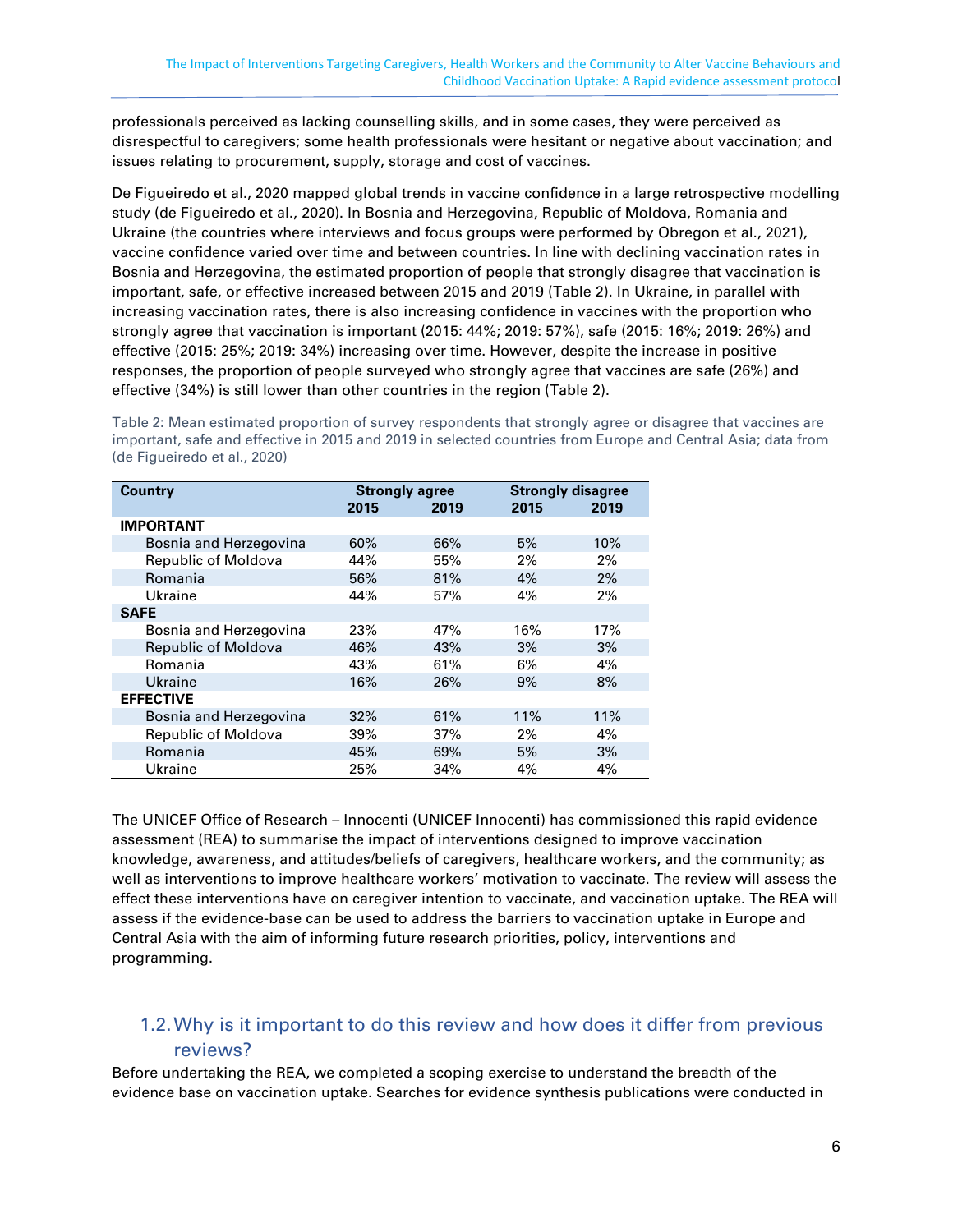Medline, Social Systems Evidence, Health Systems Evidence and the International Initiative for Evaluation (3ie) database. During this process, we identified an evidence gap map (EGM) performed by Engelbert and colleagues at 3ie titled 'Interventions to improve childhood immunisation and related outcomes in low- and middle-income countries: an evidence gap map' (Engelbert et al., 2021). The EGM focussed on low- and middle-income countries and reported that the majority of publications on childhood vaccination assessed outcomes relating to vaccine coverage, but data on vaccine behaviours were reported less frequently.

There are many systematic reviews assessing childhood vaccination uptake; the EGM by Engelbert et al., 2021 identified 60 systematic reviews and was restricted to low- and middle-income countries. The Centre for Disease Control's Community Guide to Preventative Services has undertaken many systematic reviews that assesses interventions to increase vaccination uptake (Centers for Disease Control and Prevention). These reviews include studies regardless of the age of the population or disease being vaccinated against. The most recent update of their vaccination reviews was in 2016. Our independent advisor on the REA, Prof Julie Leask, also highlighted an ongoing scoping review of interventions to increase vaccination uptake (Heneghan et al., 2021). The scoping review includes systematic reviews regardless of the age of the population or disease being vaccinated against, only includes studies published from 2010 onwards, with vaccination uptake as the primary outcome. We did not find any overview of systematic reviews that was specific to vaccination uptake in children with an emphasis on both behavioural outcomes and vaccination uptake outcomes.

Therefore, we will undertake an REA of systematic reviews that will leverage the body of evidence synthesis publications and build on the work already done in the EGM by Engelbert et al., 2021. This will allow the REA to have a broad remit, while undertaking a deep dive of several interventions and outcomes identified by the EGM by Engelbert et al., 2021, and will synthesise the results to provide policy recommendations. Barriers to vaccination in Europe and Central Asia are varied, and although we recognise that there are practical barriers to vaccination in Europe and Central Asia (including, but not limited to, procurement issues, cold chain shortcomings and costs) we will focus on vaccine acceptance and demand-based barriers, specifically on behavioural interventions that target individuals (caregivers, health workers, and the community).

We also recognise that there may not be a systematic review undertaken on every behavioural intervention designed to increase vaccination uptake. For example, the EGM by Engelbert et al., 2021 identified an evidence synthesis gap relating to healthcare worker incentives (material and non-material incentives). To fill this synthesis gap, we will also include evaluation studies assessing healthcare worker incentives.

The scoping exercise identified a wealth of literature assessing human papilloma virus (HPV) vaccine uptake in adolescents (Abdullahi et al., 2020; Acampora et al., 2020; Ferrer et al., 2014; Fu et al., 2014; Ortiz et al., 2019). Searches of PROSPERO (the international prospective register of systematic reviews) also identified a planned 'Umbrella review of interventions used to improve HPV vaccine uptake in children, adolescents and young adults', (Edwards et al., 2021) therefore, to avoid research waste, we will not include vaccination against HPV in our REA.

## 1.3.Research questions and aims

<span id="page-7-0"></span>The REA will utilise primary and secondary research studies to answer the following research questions:

• How effective are interventions targeting caregivers, healthcare workers and the community to increase the intention and motivation to vaccinate and vaccination rates of children ≤5 years old?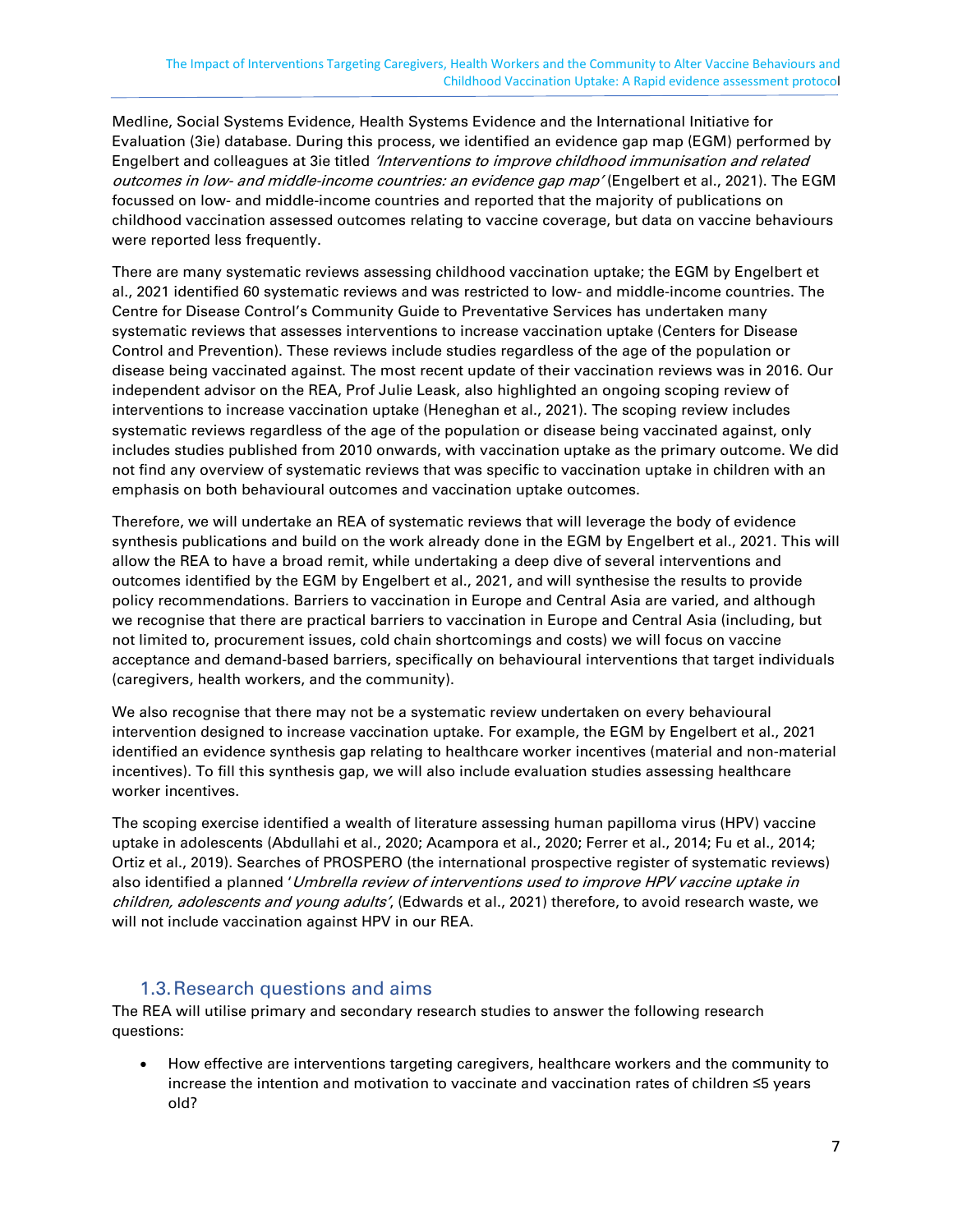• What evidence is available on the link between intention and motivation to vaccinate and vaccination uptake?

By answering these research questions, the REA aims to:

- 1) Develop a conceptual framework linking intention and motivation to vaccinate with vaccination uptake
- 2) Identify evidence gaps in the literature taking a global perspective
- 3) Provide an evidence-base to inform and support policy decisions on interventions that increase vaccination uptake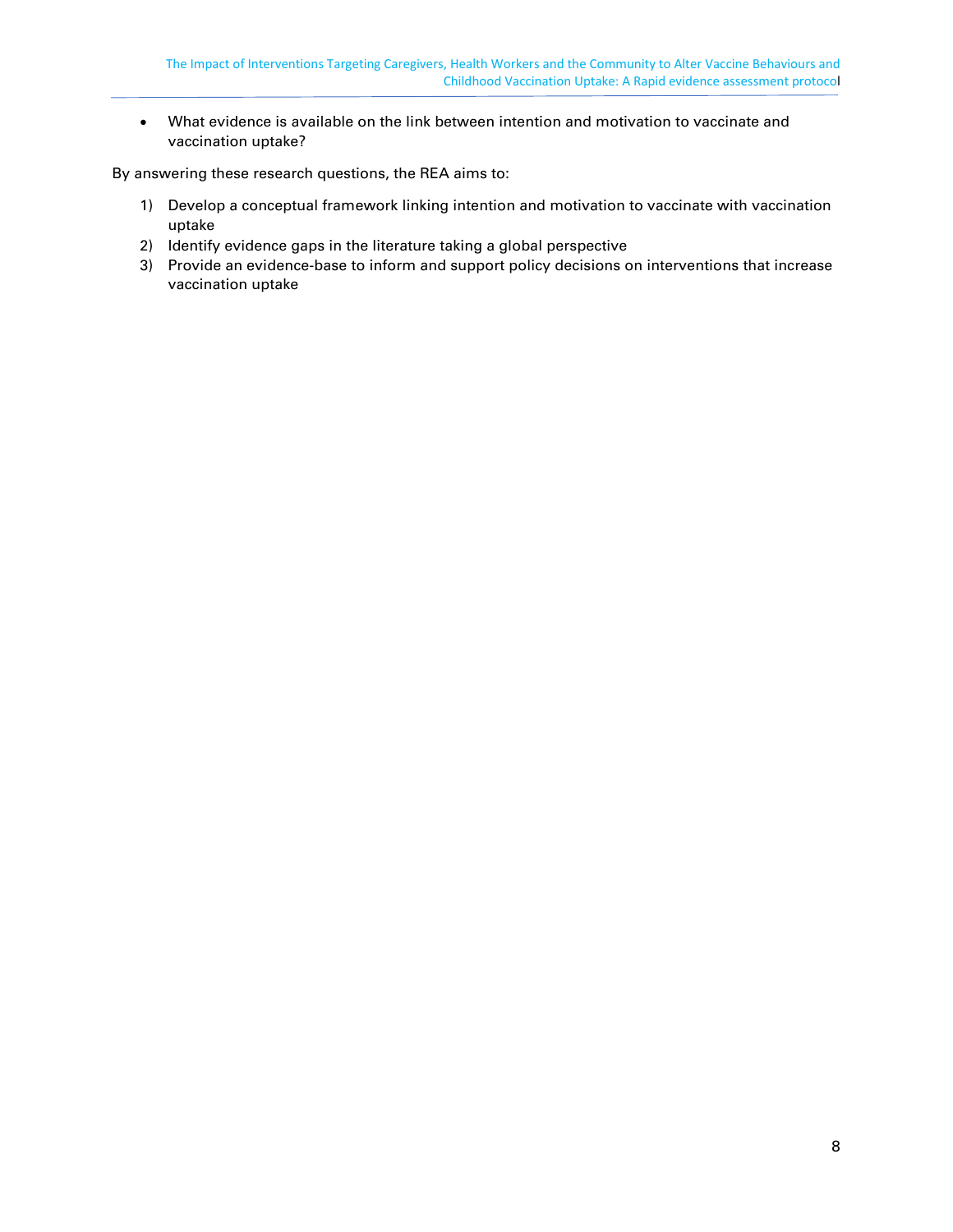## <span id="page-9-0"></span>2. The scope of this review

Section [2](#page-9-0) details the scope of this REA and includes a summary of the eligibility criteria (Section [2.1\)](#page-9-1), details of the relevant population (Section [2.2\)](#page-10-0), and definitions and rationale for the interventions (Section [2.3\)](#page-10-1) and outcomes (Section [2.4\)](#page-12-1). Section [2](#page-9-0) concludes with an initial conceptual framework that summarises how the interventions may lead to behavioural change and ultimately vaccination uptake (Section [2.5\)](#page-20-0). This framework will be refined and further developed using the results of the REA.

## 2.1.Eligibility criteria

<span id="page-9-1"></span>The inclusion and exclusion criteria for the REA are presented in [Table 3.](#page-9-2) The REA will focus on routine vaccination of children ≤5 years old (vaccination schedule included in [Appendix A\)](#page-28-0). Studies will only be included if there is a comparative component, be it another intervention, a before-and-after comparison, or compared to no additional intervention (i.e., standard of care). Included studies will be limited to those published in the English language. The REA will take a global perspective and will not include limitations on publication date or duration of follow-up post-intervention.

|                      | <b>Inclusion criteria</b>                                                                                                                                                                                                                                                                                                                                                                                                                                                                                                                                                                                                  | <b>Exclusion criteria</b>                                                                                                                                                                                                                                                                                                                                                                                                                                                                                                                                                                |
|----------------------|----------------------------------------------------------------------------------------------------------------------------------------------------------------------------------------------------------------------------------------------------------------------------------------------------------------------------------------------------------------------------------------------------------------------------------------------------------------------------------------------------------------------------------------------------------------------------------------------------------------------------|------------------------------------------------------------------------------------------------------------------------------------------------------------------------------------------------------------------------------------------------------------------------------------------------------------------------------------------------------------------------------------------------------------------------------------------------------------------------------------------------------------------------------------------------------------------------------------------|
| <b>Population</b>    | Children aged ≤5 years old eligible for<br>vaccination against routinely targeted diseases:<br>tuberculosis, diphtheria, pertussis, tetanus,<br>haemophilus influenzae type B, hepatitis B,<br>pneumococcal disease, polio, measles, mumps,<br>rubella, varicella (chicken pox), and rotavirus                                                                                                                                                                                                                                                                                                                             | Vaccination against other vaccine<br>targeted diseases including HPV,<br>influenza or COVID-19.<br>Vaccination of a population in<br>close contact with children (e.g.,<br>caregivers)                                                                                                                                                                                                                                                                                                                                                                                                   |
| <b>Interventions</b> | <b>Caregiver focused</b><br>Sustained sensitisation campaigns<br>Non-material incentives<br>$\bullet$<br>Home visits<br>$\bullet$<br><b>Health worker focused</b><br>Training and education<br>$\bullet$<br><b>Material incentives</b><br>$\bullet$<br>Non-material incentives<br><b>Community focused</b><br>Collaborating with selected community<br>$\bullet$<br>groups and networks<br>Faith-based outreach<br>$\bullet$<br>Promoting outreach to vaccine-hesitant<br>$\bullet$<br>groups, refugees and migrants<br>Interventions combining a relevant intervention<br>with another intervention will also be included | <b>Caregiver focused</b><br>One-time sensitisation and<br>education campaigns<br>Material/monetary incentives for<br>caregivers<br><b>Health worker focused</b><br>Pay-for-performance schemes-<br>incentives should target health<br>workers rather than the health<br>institution. If the incentive is non-<br>monetary (e.g., sense of team<br>achievement) it will be included<br>Interventions should be targeting<br>$\bullet$<br>health care professionals,<br>interventions for lay community<br>health workers will be excluded<br>Interventions targeting the health<br>system |
| <b>Comparators</b>   | All studies must include a comparison group for<br>example another behavioural intervention, before<br>and after comparison, or standard of care (where<br>no intervention is delivered)                                                                                                                                                                                                                                                                                                                                                                                                                                   | Studies without a comparison group                                                                                                                                                                                                                                                                                                                                                                                                                                                                                                                                                       |

#### <span id="page-9-2"></span>Table 3: Eligibility criteria of the REA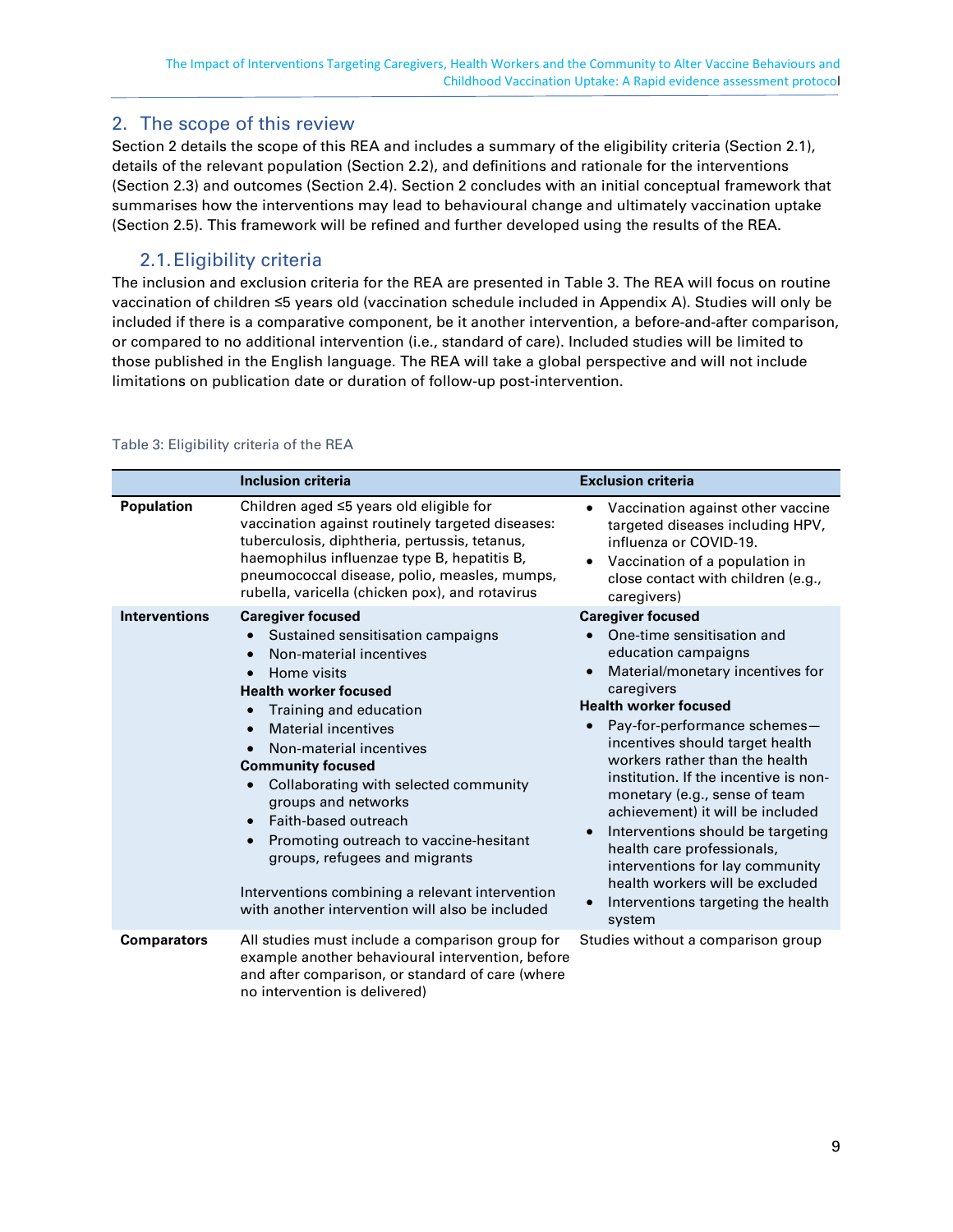|                     | Inclusion criteria                                                                                                                                                                                                                                                                                                                                                                                                                                                     | <b>Exclusion criteria</b>                                                                                                                                                                            |
|---------------------|------------------------------------------------------------------------------------------------------------------------------------------------------------------------------------------------------------------------------------------------------------------------------------------------------------------------------------------------------------------------------------------------------------------------------------------------------------------------|------------------------------------------------------------------------------------------------------------------------------------------------------------------------------------------------------|
| <b>Outcomes</b>     | Studies that report any of the following outcomes<br>will be included:<br>Caregiver knowledge and awareness about<br>immunisation or immunisation services<br>Caregiver readiness (intention) to vaccinate<br>Caregiver attitudes and beliefs about<br>vaccination including perception of side<br>effects<br>Community norms<br>Caregiver health service experience<br>Health worker motivation and capacity<br>Health worker attitudes and beliefs<br>Vaccine uptake | Studies not reporting on outcomes<br>relating to vaccine uptake, or<br>behaviour, intention, or motivation of<br>caregivers, health workers or the<br>community                                      |
| <b>Context</b>      | Global                                                                                                                                                                                                                                                                                                                                                                                                                                                                 | N/A                                                                                                                                                                                                  |
| <b>Study design</b> | For all interventions we will include systematic<br>reviews, rapid evidence assessments, evidence<br>gap maps, scoping reviews, and realist reviews<br>For material and non-material incentives for<br>health workers, scoping suggests there will be<br>few or no systematic reviews. Therefore, for<br>these interventions we will also include<br>evaluation studies (experimental, quasi-<br>experimental, observational).                                         | If a systematic review is superseded by<br>a more recent systematic review (i.e.,<br>all the included studies are included in<br>another systematic review) the<br>outdated review will be excluded. |

**Abbreviations:** HPV, human papilloma virus; N/A, not applicable

## 2.2.Population

<span id="page-10-0"></span>There are three populations of interest in this REA: the population receiving the vaccine, the population delivering the intervention and the population receiving the intervention.

1. **Population receiving the vaccine:** children ≤5 years for vaccinations recommended by UNICEF against routinely targeted diseases: tuberculosis, diphtheria, pertussis, tetanus, haemophilus influenzae type B, hepatitis B, pneumococcal disease, polio, measles, mumps, rubella, varicella (chicken pox), and rotavirus

2. **Population implementing the intervention:** healthcare workers, peers and community members

3. **Population receiving the intervention:** parents, caregivers, expectant parents or caregivers (referred to collectively as caregivers for the remainder of the document), healthcare workers, and community members.

#### 2.3.Interventions

<span id="page-10-1"></span>Vaccine hesitancy is defined as the delay in acceptance, or the refusal of vaccination, despite the availability of vaccination services (MacDonald, 2015). Hesitancy is a multidimensional phenomenon, recognised to occur along a continuum, between complete refusal with doubts, to acceptance, without doubts. The factors that drive an individual to accept or refuse a vaccine are complex and context specific (Larson et al., 2014). Childhood vaccine hesitancy is similarly complicated, influenced by a combination of individual and environmental factors.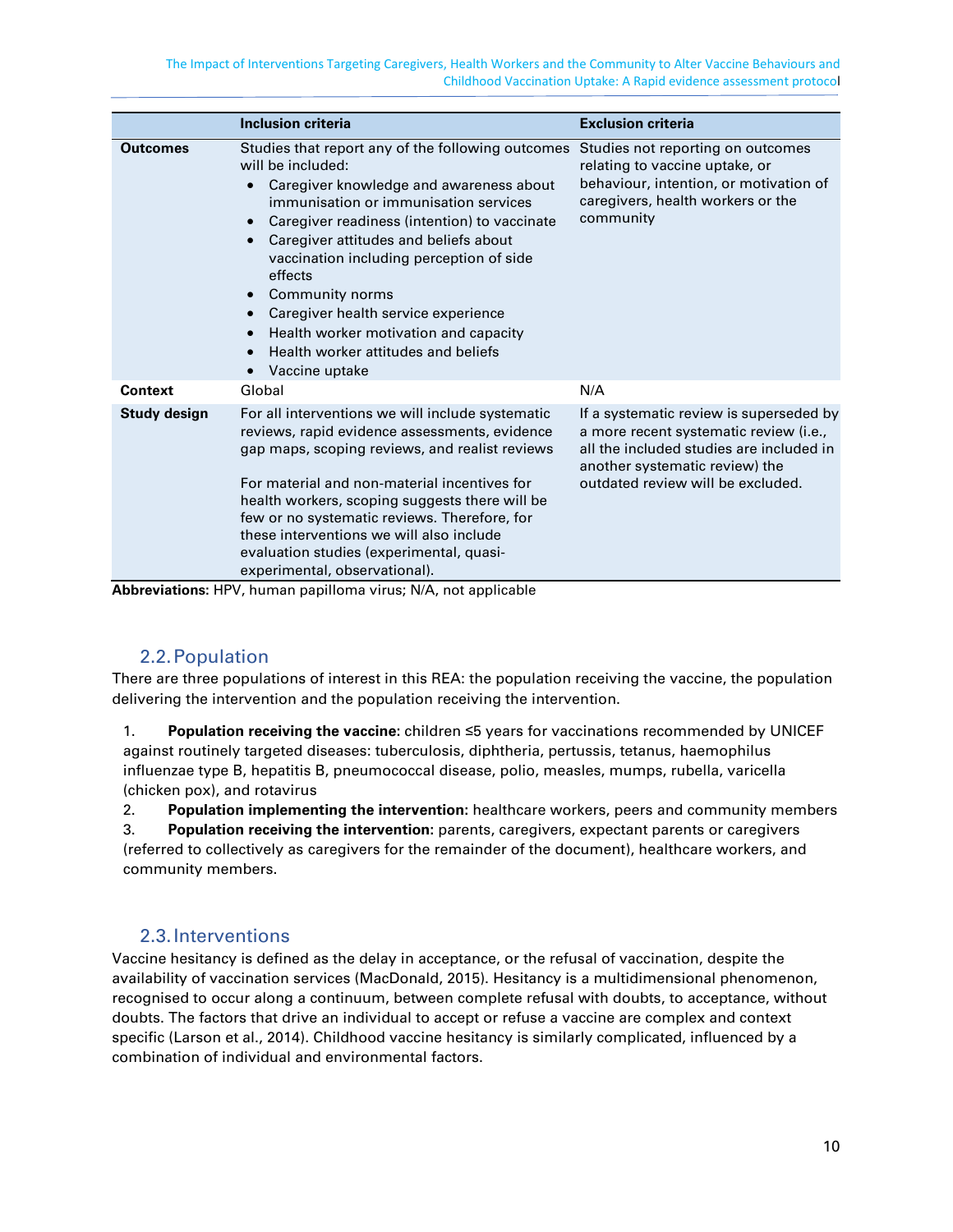# 2.3.1. Targeting caregivers

<span id="page-11-0"></span>Recent evidence suggests that caregiver hesitancy relates to risk perception; mistrust of vaccine-related institutions, including health professionals; alternative beliefs about immunity, scheduling or [harmfulness](https://www.sciencedirect.com/topics/social-sciences/toxicology) of vaccines; parenting views; and the caregiver's information needs (Díaz Crescitelli et al., 2020). These issues have also been identified as barriers to uptake in the Europe and Central Asia region. In a study conducted in 2017, caregivers reported their knowledge on vaccination as insufficient, and attributed this to a lack of information provided by the health provider. This information asymmetry eroded trust between the caregiver and the health worker, and fuelled perceptions of corruption and lack of transparency in the vaccine procurement process (Obregon et al., 2020). In Europe and Central Asia, attitudes towards childhood vaccination were also related to negative experiences with vaccination services. Caregivers complained about waiting times, and having to mingle with other children and clients who were sick, when accessing their appointments (Obregon et al., 2020). Selecting interventions that inform, educate and motivate caregivers to accept routine immunisation may have promise. However, in situations where there is high mistrust of government institutions, material incentives may be seen as coercive, and could be counterproductive. We have therefore included the following three caregiver focussed interventions in this REA: i) sustained sensitisation and education campaigns; ii) home visits; and iii) interventions that seek to motivate caregivers to vaccinate through use of non-material incentives.

## 2.3.2. Targeting health care workers

<span id="page-11-1"></span>Research in Europe and Central Asia has linked childhood vaccination hesitancy with lack of knowledge and skills of health professionals and failure of health workers to communicate with caregivers to allay their concerns (Obregon et al., 2020). Strategies that seek to build health workers' interpersonal communication and counselling skills, and to strengthen their capability to provide accurate informational support to clients could be a valuable approach (Rodrigues et al., 2022). Another issue is health workers' attitudes towards immunisation. For example, some parents in the Ukraine, were of the perception that health providers did not vaccinate their own children, and were responsible for disseminating anti-vaccination propaganda (Obregon et al., 2020). The health professional's predisposition towards vaccination, and their confidence, or lack of confidence in the national immunisation program, may be an important predictor of caregiver's vaccine behaviour. According to MacDonald (2015), the strength of the health professional's recommendation, is a key motivating factor in vaccine uptake (MacDonald, 2015). Health workers may respond positively to incentives to promote immunisation, but it is important to go beyond general performance-based incentives, and identify strategies that can alter the health worker's attitudes and beliefs, and motivate them to recommend vaccination (Herzog et al., 2013). We have therefore chosen to include three interventions targeting the health care worker: i) training and education; ii) material or monetary incentives; and iii) non-material incentives.

The taxonomy provided by (Engelbert et al., 2021), includes additional interventions for health workers, such as the use of vaccination guidelines and involvement of health workers in vaccine planning and monitoring. These interventions, and others such as audit and feedback, can bring about behaviour change. However, we view them as strategies that are more closely aligned to quality improvement measures for the health system as a whole and have omitted them from this REA. We also recognize that all front-line health workers, including community health workers, social workers, paraprofessionals, volunteers, and lay individuals, play roles in childhood immunisation programs, however, we opted to limit the scope of the REA to formal health workers (FHWs) who will be administering the vaccines.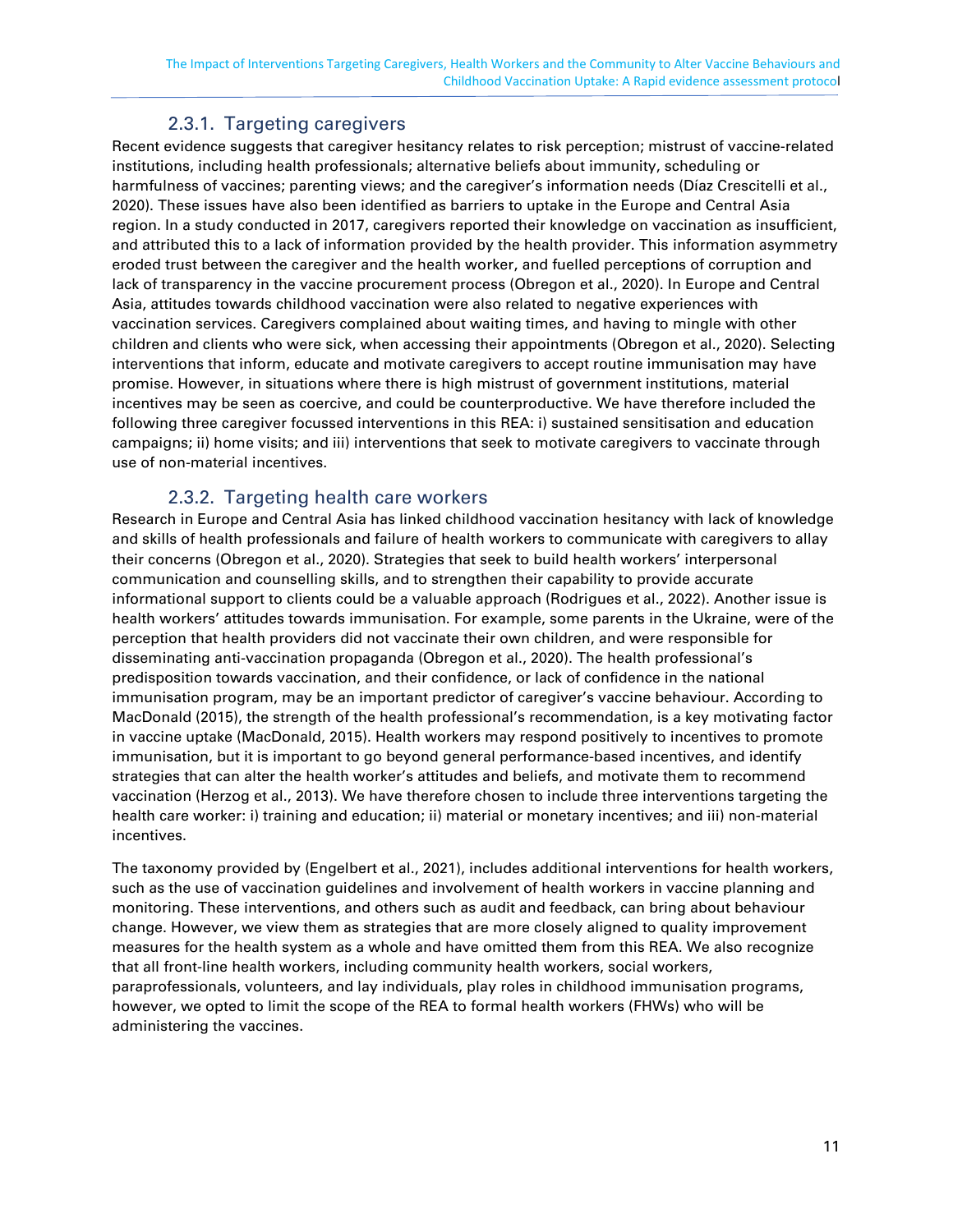# 2.3.3. Targeting the community

<span id="page-12-0"></span>Following Saeterdal et al. (2014), we define the community as a geographic areas, or a group of people sharing at least one common social or cultural characteristic (Saeterdal et al., 2014). Vulnerable and marginalized communities in Europe and Central Asia face specific issues with respect to vaccination. Roma communities may have negative attitudes and mistrust of health institutions leading to lower immunization coverage compared with non-Roma populations (Obregon et al., 2020). Even when aware of available immunisation services, they tend to feel stigmatised, or discriminated, and base their immunisation decisions on past experience with the health system. Children of refugees tend to have limited access to vaccination services because of lack of documentation or registration. Migrant populations are often under-vaccinated with higher drop-out rates, and there is some evidence that Orthodox populations in the region hold beliefs which do not support vaccination (Wilder-Smith & Qureshi, 2020). Interventions are therefore needed to reduce the inequities that may exist among these groups. The REA includes five such interventions: i) collaborating with selected community groups and networks; ii) outreach to vaccine-hesitant groups; iii) faith-based outreach/outreach using local leaders; iv) outreach to migrant populations; and v) campaigns to vaccinate refugee populations.

Definitions and examples of all interventions covered in the REA are provided in [Table 4.](#page-13-0)

#### <span id="page-12-1"></span>2.4.Outcomes

#### 2.4.1. Behaviour

<span id="page-12-2"></span>The Capability, Opportunity, Motivation and Behaviour (COM-B) framework is a well-known and accepted behaviour change model (Michie et al., 2011). This theoretical framework posits that desired behaviour change occurs when there is interaction between three necessary conditions—capability, opportunity, and motivation. Our REA incorporates these three aspects with respect to childhood vaccine decision-making. The caregiver must have the psychological capability (knowledge, awareness, and accurate information); social opportunity (supportive cultural and social norms and recommendations from health care providers); automatic motivation (correct emotional states); and reflective motivation (correct beliefs) to make the decision to vaccinate their child. Reflective and automatic motivation are inter-related but may also be inconsistent. For example, a caregiver may have strong beliefs about the importance of childhood vaccination but may harbour equally strong fears of side effects. Similarly, fear of side-effects may influence beliefs about vaccine efficacy and necessity. Given that it may be difficult to distinguish the type of motivation (reflective or automatic) influencing vaccine behaviour, we treat motivation as a single outcome driven by both reflective and automatic mechanisms, which we identify broadly as attitudes and beliefs. This is in line with scholars such as Habersaat & Jackson, 2020 (Habersaat & Jackson, 2020). Using this perspective, the following behavioural outcomes, in each of the COM-B domains, are included in our REA:

- Capability: (Knowledge and awareness) applicable to caregivers, health care workers, and community members; and technical skills applicable to health workers.
- Motivation: (attitudes, beliefs) applicable to caregivers, health care workers, and community members.
- Opportunity (health provider vaccination recommendations; social and community norms).

Definitions and examples of the outcomes for each of these domains are presented in [Table 5.](#page-16-0)

#### 2.4.2. Vaccine uptake

<span id="page-12-3"></span>The desired result from activities to counteract childhood vaccine hesitancy is vaccination uptake. There is no consistent definition of vaccination uptake in the literature. [Table 6](#page-18-0) provides a list of outcomes relating to vaccine uptake that are relevant to our REA.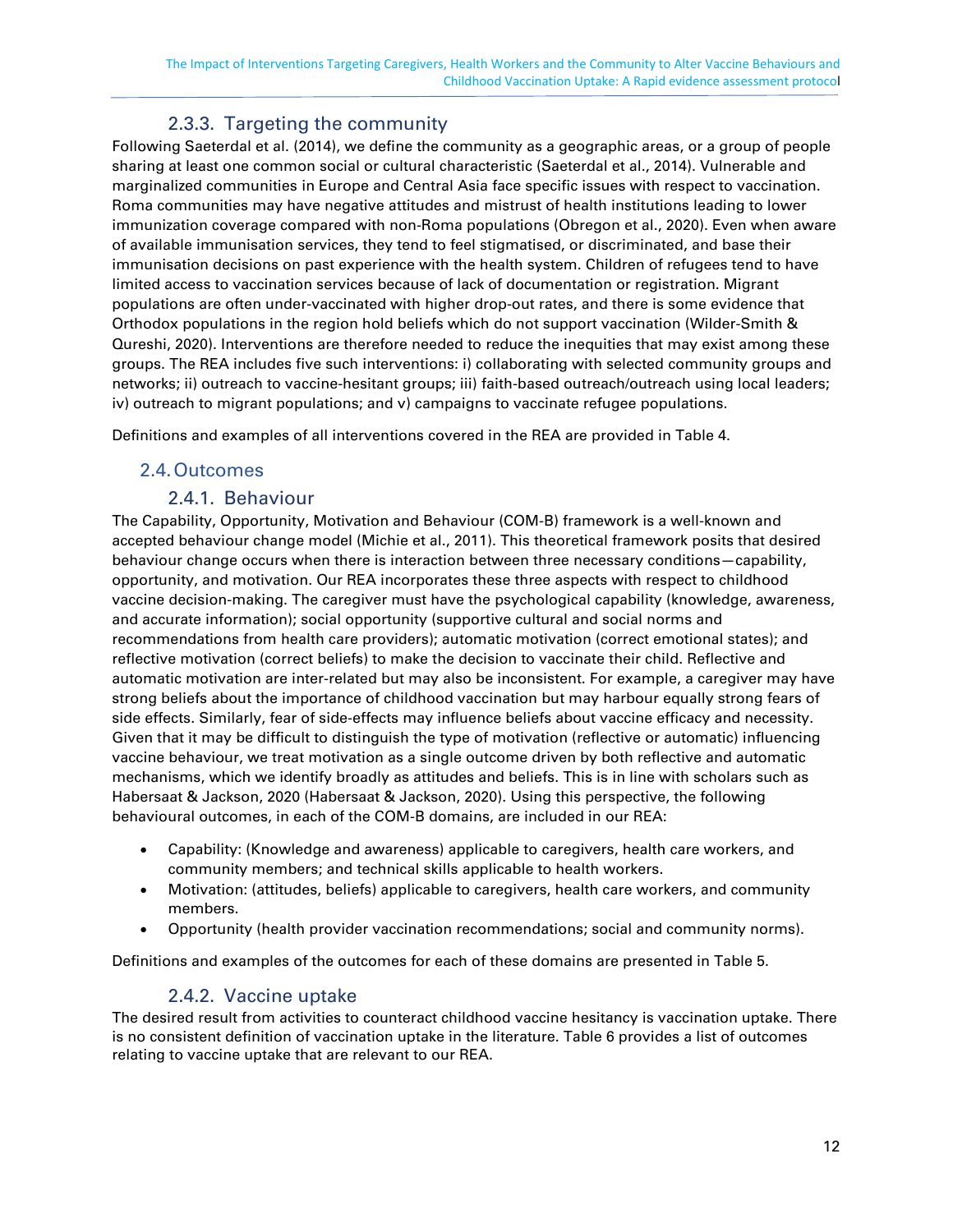Table 4: Caregiver, health care worker and community focused interventions and definitions. Definitions were taken from the EGM by Engelbert et al., 2021 (Engelbert et al., 2021).

<span id="page-13-0"></span>

|                                      | Intervention                                          | Definition from the EGM by Engelbert et al., 2021                                                                                                                                                                                                                                                                                                                                                                                                                               | <b>Example interventions</b>                                                                                                                                                                                                                                                                                                                                                                                                                                             |
|--------------------------------------|-------------------------------------------------------|---------------------------------------------------------------------------------------------------------------------------------------------------------------------------------------------------------------------------------------------------------------------------------------------------------------------------------------------------------------------------------------------------------------------------------------------------------------------------------|--------------------------------------------------------------------------------------------------------------------------------------------------------------------------------------------------------------------------------------------------------------------------------------------------------------------------------------------------------------------------------------------------------------------------------------------------------------------------|
| Caregiver focused                    | Sustained<br>sensitisation and<br>education campaigns | Sustained interventions (i.e., those that are not designed with<br>a fixed end date in mind) that provide targeted caregivers<br>with information about immunisation and its importance, the<br>vaccination schedule, or where and how to access<br>immunisation services. For example, village health and<br>nutrition days in India in which health education and<br>counselling services are provided to pregnant women and<br>mothers of young children on a regular basis. | Interventions should be given more than once or in<br>combination with other interventions<br><b>Style of communication:</b><br>Face-to-face discussions<br><b>Presentations</b><br>Individual or group classes<br>$\bullet$<br>Information sessions<br>$\bullet$<br>Telephone contact<br>$\bullet$<br>Mass media<br>$\bullet$<br>Pamphlets<br>Postal information<br><b>Short Message Service</b><br>Automated voice messages delivered to mobile<br>phones<br>New media |
|                                      | Home visits                                           | Use of visits to caregivers' homes by health workers.                                                                                                                                                                                                                                                                                                                                                                                                                           | Home visits to encourage caregivers to<br>$\bullet$<br>vaccinate their children<br>Home visits to deliver vaccines (targeted to<br>specific households for routine immunisation)                                                                                                                                                                                                                                                                                         |
|                                      | Non-material<br>incentives for<br>caregivers          | Interventions that seek to motivate caregivers to vaccinate<br>through non-material incentives like social recognition. Unlike<br>reminder messages, interventions in this category should<br>seek to create or strengthen a desire to vaccinate, rather than<br>activating a standing intention to vaccinate.                                                                                                                                                                  | Social recognition<br>$\bullet$                                                                                                                                                                                                                                                                                                                                                                                                                                          |
| <b>Health Care worker</b><br>focused | <b>Training and</b><br>education                      | Programmes that train or educate formal health workers<br>(FHWs). FHWs are typically vaccinators (and they tend to<br>provide/prescribe medication or administer tests such as<br>recording blood glucose level, etc.). (The only likely exception<br>to this would be oral polio vaccination, especially<br>supplementary polio campaigns, where community health<br>workers or community volunteers may be enlisted to<br>administer the vaccination.)                        | <b>Professional education</b><br>$\bullet$<br><b>Supportive supervision</b><br>$\bullet$<br>Communication tool-based training for health<br>$\bullet$<br>care workers<br>Self-efficacy training<br>$\bullet$<br><b>Cultural competency training</b><br>$\bullet$<br>Implicit-bias training<br>$\bullet$<br>Health worker training focussed on improving<br>service quality                                                                                               |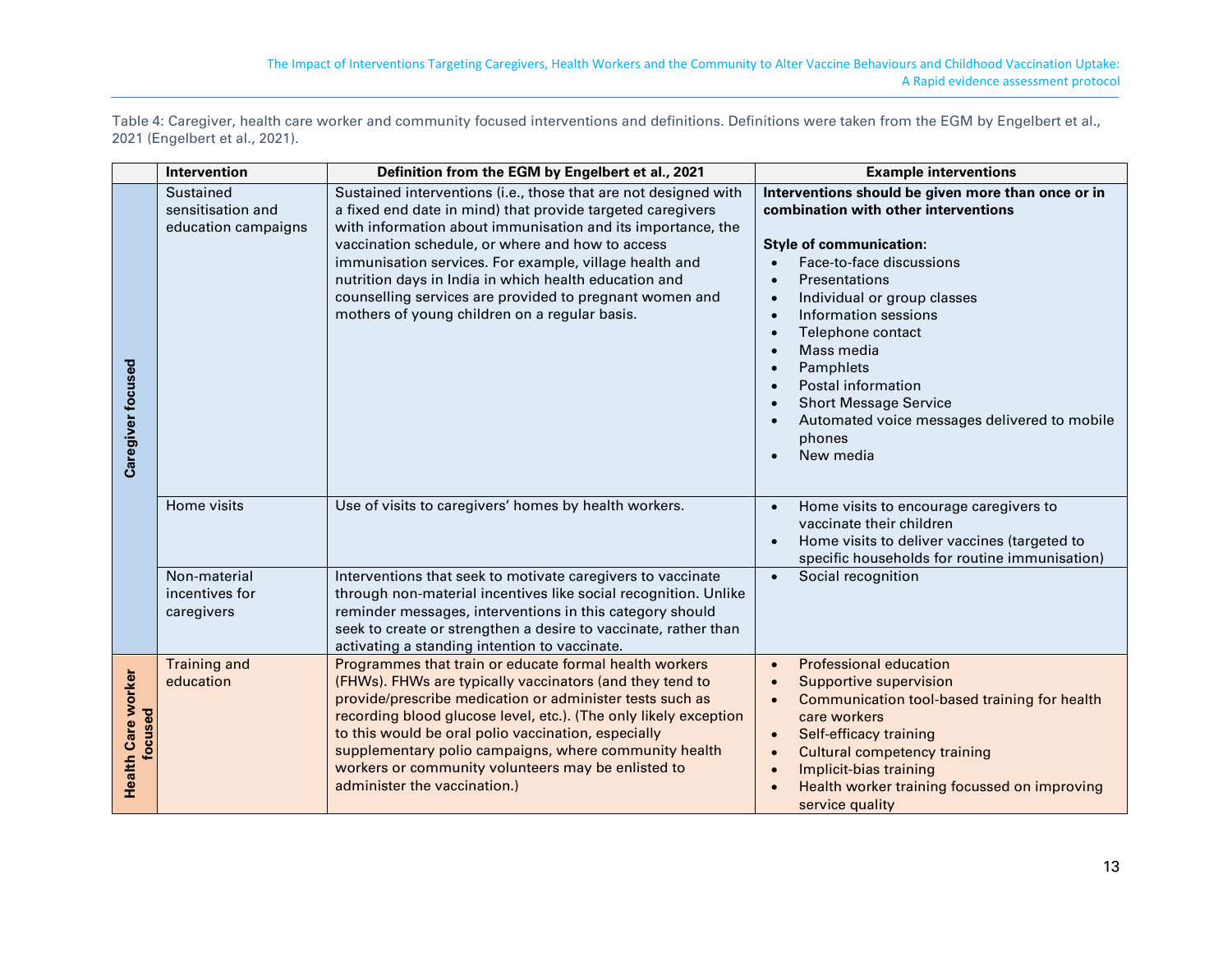|                   | Intervention                                                    | Definition from the EGM by Engelbert et al., 2021                                                                                                                                                                                                                                                                                                     | <b>Example interventions</b>                                                                                                                                                                                                                                                                                                                                                                                                                                                                                                                                                                                                                                                                                |
|-------------------|-----------------------------------------------------------------|-------------------------------------------------------------------------------------------------------------------------------------------------------------------------------------------------------------------------------------------------------------------------------------------------------------------------------------------------------|-------------------------------------------------------------------------------------------------------------------------------------------------------------------------------------------------------------------------------------------------------------------------------------------------------------------------------------------------------------------------------------------------------------------------------------------------------------------------------------------------------------------------------------------------------------------------------------------------------------------------------------------------------------------------------------------------------------|
|                   | Material/monetary<br>incentives for health<br>workers           | Interventions that incentivise formal health workers to deliver<br>vaccination services through items with monetary value.                                                                                                                                                                                                                            | Cash transfers; material goods like food or<br>$\bullet$<br>home goods.                                                                                                                                                                                                                                                                                                                                                                                                                                                                                                                                                                                                                                     |
|                   | Non-material<br>incentives                                      | Interventions that use non-material incentives like social<br>recognition to incentivise formal health workers to deliver<br>vaccination services.                                                                                                                                                                                                    | Social visibility: Featuring FHWs in interviews,<br>$\bullet$<br>newsletters, posters, or other printed material.<br>Career incentives: Providing incentives at<br>$\bullet$<br>recruitment (e.g., prospects for promotion and<br>career advancement) that may attract high-<br>performing FHW to a job.<br>Intrinsic incentives: Incentives such as apps and<br>technology that can make the FHWs' job more<br>rewarding.<br><b>Employer recognition: Top performing workers</b><br>receive congratulatory letters or other forms of<br>recognition from employers.<br>Social comparison: Employer recognition and<br>social visibility interventions that also discloses<br>comparable employee rankings. |
| Community focused | Collaborating with<br>selected community<br>groups and networks | Interventions that involve selected groups or networks of<br>community members beyond health workers (other than the<br>traditional or religious leaders) in developing plans and<br>solutions to improve immunisation outcomes in the<br>community. This includes interventions focusing on mother's<br>groups, father clubs, self-help groups, etc. | Structured discussions with parents, or trusted<br>$\bullet$<br>members of the community, that conclude with<br>development of community-based action plans.<br>Door-to-door canvassing by trained community<br>$\bullet$<br>volunteers from grassroot organizations.<br>Development of social mobilisation networks.<br>$\bullet$<br>Using local community members to provide<br>$\bullet$<br>health information and to track immunisations.<br>Using low-literacy urban volunteers to follow up<br>$\bullet$<br>immunisation defaulters.                                                                                                                                                                  |
|                   | Promoting outreach to<br>vaccine-hesitant<br>groups             | Outreach to groups that, because of religious, cultural, or<br>other reasons, are suspicious of vaccination or have specific<br>fears about it (e.g., that vaccinations cause infertility or spread<br>disease).                                                                                                                                      | School immunisation outreach programmes<br>$\bullet$<br>Door-to-door canvassing (channelling)                                                                                                                                                                                                                                                                                                                                                                                                                                                                                                                                                                                                               |
|                   | Faith-based<br>outreach/outreach<br>using local leaders         | Interventions that enlist influential community members<br>(often religious or other traditional leaders) to promote<br>vaccination in the community.                                                                                                                                                                                                 | Training, educating and engaging traditional<br>$\bullet$<br>and religious leaders as advocates for<br>immunisation.<br>Involving community leaders, including<br>religious leaders, in planning and delivering<br>outreach to immunisation defaulters.                                                                                                                                                                                                                                                                                                                                                                                                                                                     |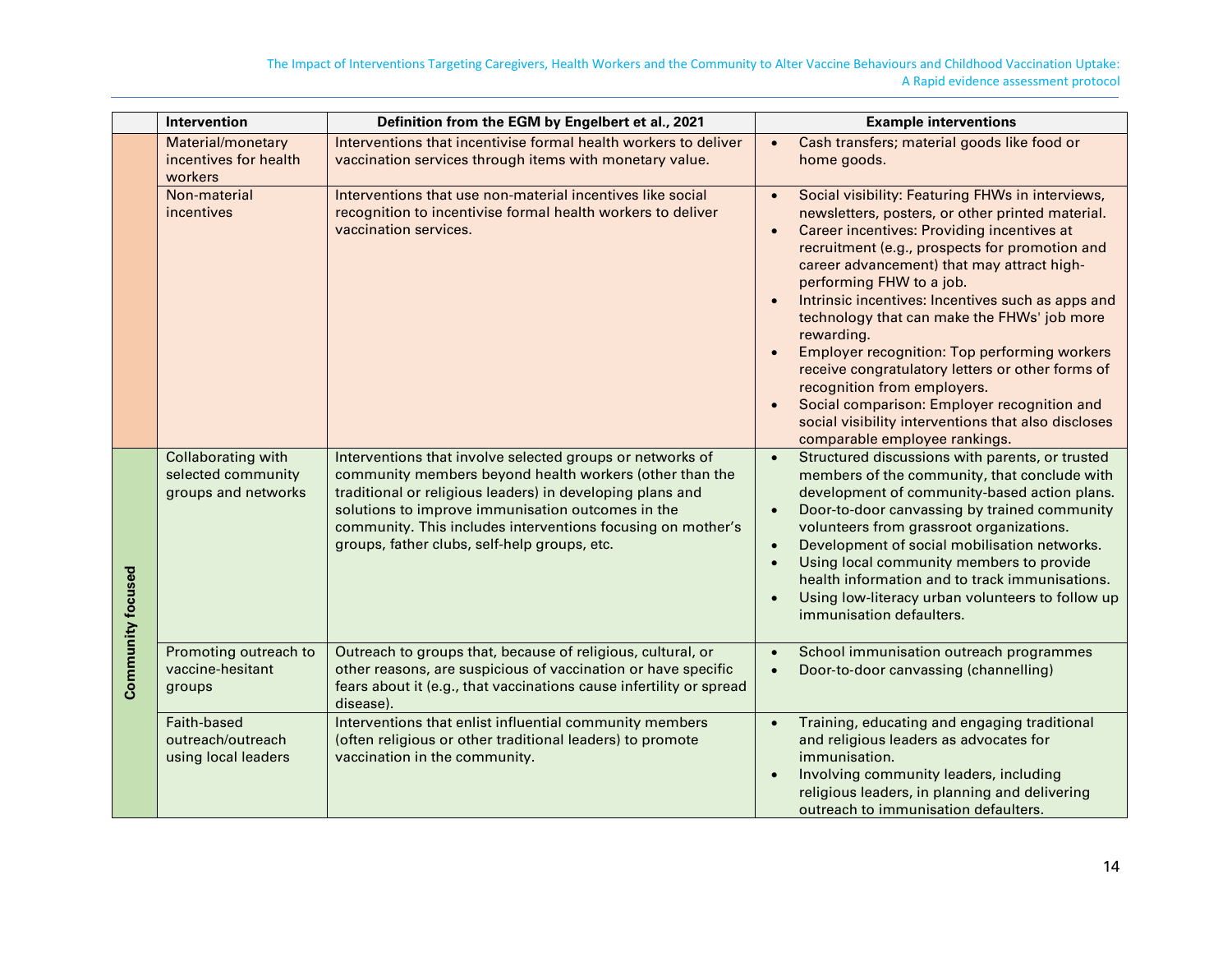The Impact of Interventions Targeting Caregivers, Health Workers and the Community to Alter Vaccine Behaviours and Childhood Vaccination Uptake: A Rapid evidence assessment protocol

| Intervention                                                                           | Definition from the EGM by Engelbert et al., 2021                                                                                                                                                                                                                                     | <b>Example interventions</b>                                                                                                                                                                                                                                                                                                                                                                                                                                                                    |
|----------------------------------------------------------------------------------------|---------------------------------------------------------------------------------------------------------------------------------------------------------------------------------------------------------------------------------------------------------------------------------------|-------------------------------------------------------------------------------------------------------------------------------------------------------------------------------------------------------------------------------------------------------------------------------------------------------------------------------------------------------------------------------------------------------------------------------------------------------------------------------------------------|
| Outreach to migrant<br>populations<br>Campaigns to<br>vaccinate refugee<br>populations | Outreach to populations who have migrated temporarily or<br>seasonally because of cultural or employment reasons.<br>Interventions that make a special effort to vaccinate<br>populations which have been displaced temporarily or<br>permanently because of conflict, war or famine. | <b>Education campaigns</b><br>Workshops<br>Tailoring educational and communication<br>material to include linguistically and culturally<br>relevant material.<br>Engaging with community members and<br>community-based organizations to design and<br>deliver programmes.<br>Delivering outreach programmes in non-<br>traditional venues that community members<br>regularly frequented (e.g., schools, places of<br>worship, public parks, hotels, business centres,<br>and train stations). |

**Abbreviations:** EGM, evidence gap map; FHW, formal health worker.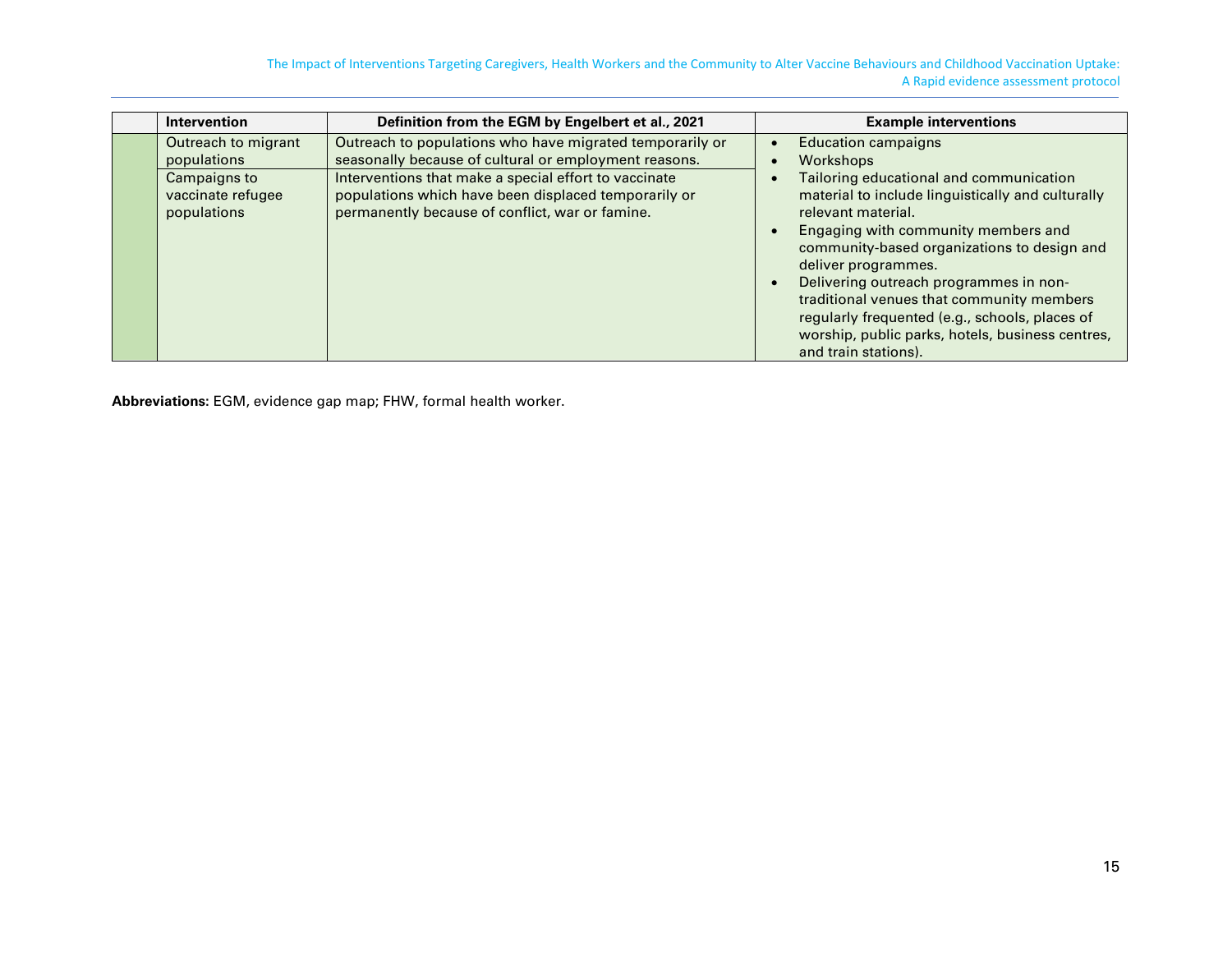<span id="page-16-0"></span>

|                  | <b>Outcome</b>                                                           | <b>Definition</b>                                                                                                                                                                                                                                                                                                | <b>Example outcome measures</b>                                                                                                                                                                                                                 |
|------------------|--------------------------------------------------------------------------|------------------------------------------------------------------------------------------------------------------------------------------------------------------------------------------------------------------------------------------------------------------------------------------------------------------|-------------------------------------------------------------------------------------------------------------------------------------------------------------------------------------------------------------------------------------------------|
|                  | Knowledge and awareness<br>about immunisation<br>Knowledge and awareness | Caregivers' knowledge and awareness about immunisation in<br>general (i.e., knowledge about vaccine preventable diseases;<br>purpose and role of vaccines in preventing diseases; how to<br>recognise and treat normal side effects).*<br>Caregivers' knowledge of where to go, when or which vaccines           | Survey or questionnaire assessing<br>$\bullet$<br>knowledge<br>Focus group results<br>$\bullet$<br>Interview results<br>Knowledge scores<br>Continuous outcome scales<br>$\bullet$<br>Survey or questionnaire assessing<br>$\bullet$            |
| Caregivers       | about immunisation<br>service delivery                                   | are due, how to access services.                                                                                                                                                                                                                                                                                 | knowledge<br>Knowledge scores<br>$\bullet$<br>Interview results                                                                                                                                                                                 |
|                  | Attitudes about<br>immunisation                                          | Caregivers' attitudes towards immunisation in general (i.e.,<br>whether they view it favourably or unfavourably; have high or<br>low confidence in its efficacy; have concerns about the likelihood<br>and severity of side effects from vaccination.)'                                                          | Surveys<br>$\bullet$<br>Focus group results<br>Interview results<br>$\bullet$                                                                                                                                                                   |
|                  | <b>Beliefs about</b><br>immunisation                                     | Caregivers' core beliefs about vaccines (i.e., beliefs about the<br>severity of vaccine-preventable diseases, and necessity of<br>vaccines; risks of vaccines; the benefits of alternative medicines<br>versus immunisation; conspiracy theories; and influence of<br>pharmaceutical industry on policy makers). | Survey or questionnaire<br>$\bullet$<br>Focus group result<br>Interview results                                                                                                                                                                 |
|                  | Health service experience                                                | The actual experience of health services in the last visit such as<br>duration of waiting time, availability of vaccine or vaccinator,<br>and behaviour of the health staff (respect, rudeness). This also<br>includes level of satisfaction with the health services,<br>professionals, and facilities.*        | Survey or questionnaire<br>Continuous outcome scales                                                                                                                                                                                            |
|                  | Intention to vaccinate                                                   | Any measure of caregivers' intention, decision or choice to<br>vaccinate their children.                                                                                                                                                                                                                         | Survey or questionnaires<br>Interview results<br>$\bullet$<br>Intention scores<br>$\bullet$<br>Intended choice measure, using Likert<br>scales<br>Binary measure of whether or not<br>caregiver intends or do not intend to<br>vaccinate child. |
| Formal<br>health | Formal health worker<br>knowledge                                        | Any measure of formal health workers' (FHWs) knowledge of<br>vaccine preventable diseases, the immunisation schedule,<br>vaccine contraindications or similar technical characteristics<br>related to childhood immunisation programs.                                                                           | Survey or questionnaires assessing<br>$\bullet$<br>knowledge<br>Interview results<br><b>Questionnaires</b>                                                                                                                                      |

Table 5: Outcomes relating to vaccine knowledge, skills, attitudes, beliefs, norms, motivation, intention and experience.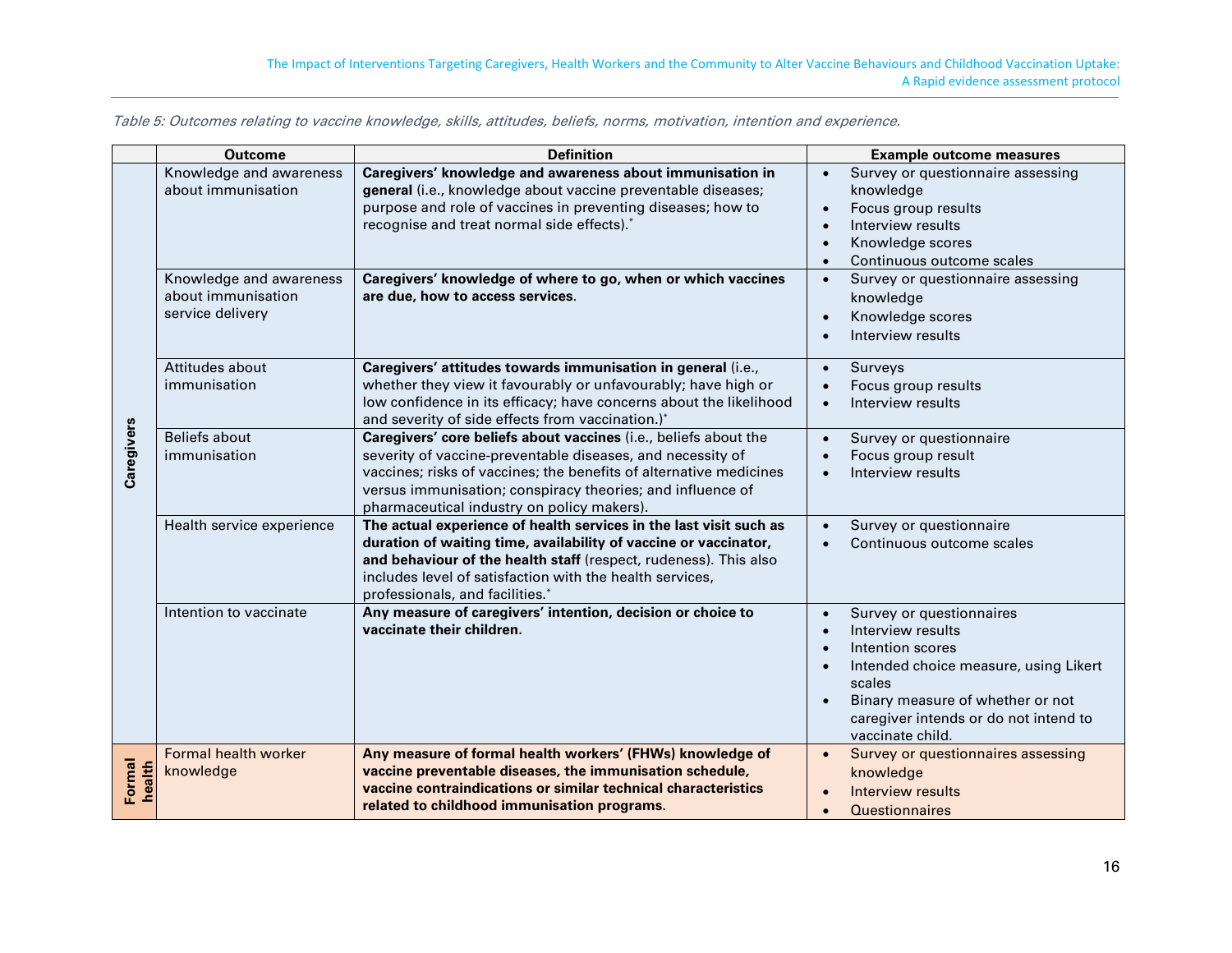|           | <b>Outcome</b>                                                               | <b>Definition</b>                                                                                                                                                                                                                                                                                                                                                                                                                                                                         | <b>Example outcome measures</b>                                                                                |
|-----------|------------------------------------------------------------------------------|-------------------------------------------------------------------------------------------------------------------------------------------------------------------------------------------------------------------------------------------------------------------------------------------------------------------------------------------------------------------------------------------------------------------------------------------------------------------------------------------|----------------------------------------------------------------------------------------------------------------|
|           | Formal health worker skills                                                  | Any measure of FHWs' capacity to deliver quality and timely<br>vaccination services, or of their performance in doing so. This<br>includes their interpersonal communication and counselling<br>skills, and cultural competencies (ability to integrate knowledge<br>about individuals and groups in delivering vaccine services).*                                                                                                                                                       | Survey or questionnaires<br>$\bullet$<br>Interview results                                                     |
|           | Formal health worker<br>attitudes about vaccine<br>and immunisation services | FHWs' general predisposition towards vaccines and<br>immunisation services (i.e., whether they view it favourably or<br>unfavourably; have high or low confidence in its efficacy; have<br>concerns about side effects, concerns about FHW's role in<br>vaccination; concerns about the immunisation program's vaccine<br>recommendations).                                                                                                                                               | Survey or questionnaire<br>$\bullet$<br>Focus group results<br>Interview results                               |
|           | Formal health worker<br>beliefs about immunisation<br>and vaccines           | FHWs' core beliefs about vaccines (i.e., beliefs about: the<br>necessity for vaccines given severity/susceptibility of children to<br>diseases; vaccines benefit versus risk; benefits of alternative<br>medicines versus immunisation; conspiracy theories; and<br>influence of pharmaceutical industry on policy makers;<br>caregivers' need for information about vaccines).                                                                                                           | Survey or questionnaire<br>$\bullet$<br>Focus group results<br>Interview results                               |
|           | <b>Formal health worker</b><br>motivation to vaccinate                       | Any measure of FHWs' reported habit of recommending a<br>specific vaccine or full vaccination; or FHWs' intention to<br>vaccinate or recommend vaccination to the populations they<br>serve.                                                                                                                                                                                                                                                                                              | Survey or questionnaire<br>$\bullet$<br>Intention to recommend vaccination,<br>$\bullet$<br>using Likert scale |
| Community | <b>Community norms</b>                                                       | Community-level attitudes and beliefs about immunisation,<br>including whether there is social pressure to vaccinate or not<br>vaccinate. This can be measured either objectively through<br>aggregating community-level responses or subjectively by<br>soliciting individual community members' beliefs about the<br>norms in their community. This includes attitudes and beliefs<br>about immunisation of key influencers in the community like<br>traditional or religious leaders.* | Survey or questionnaire<br>Focus group results<br>Interview results                                            |

\* Definitions from the EGM by Engelbert et al., 2021 (Engelbert et al., 2021)

**Abbreviations:** EGM, evidence gap map; FHW, formal health worker.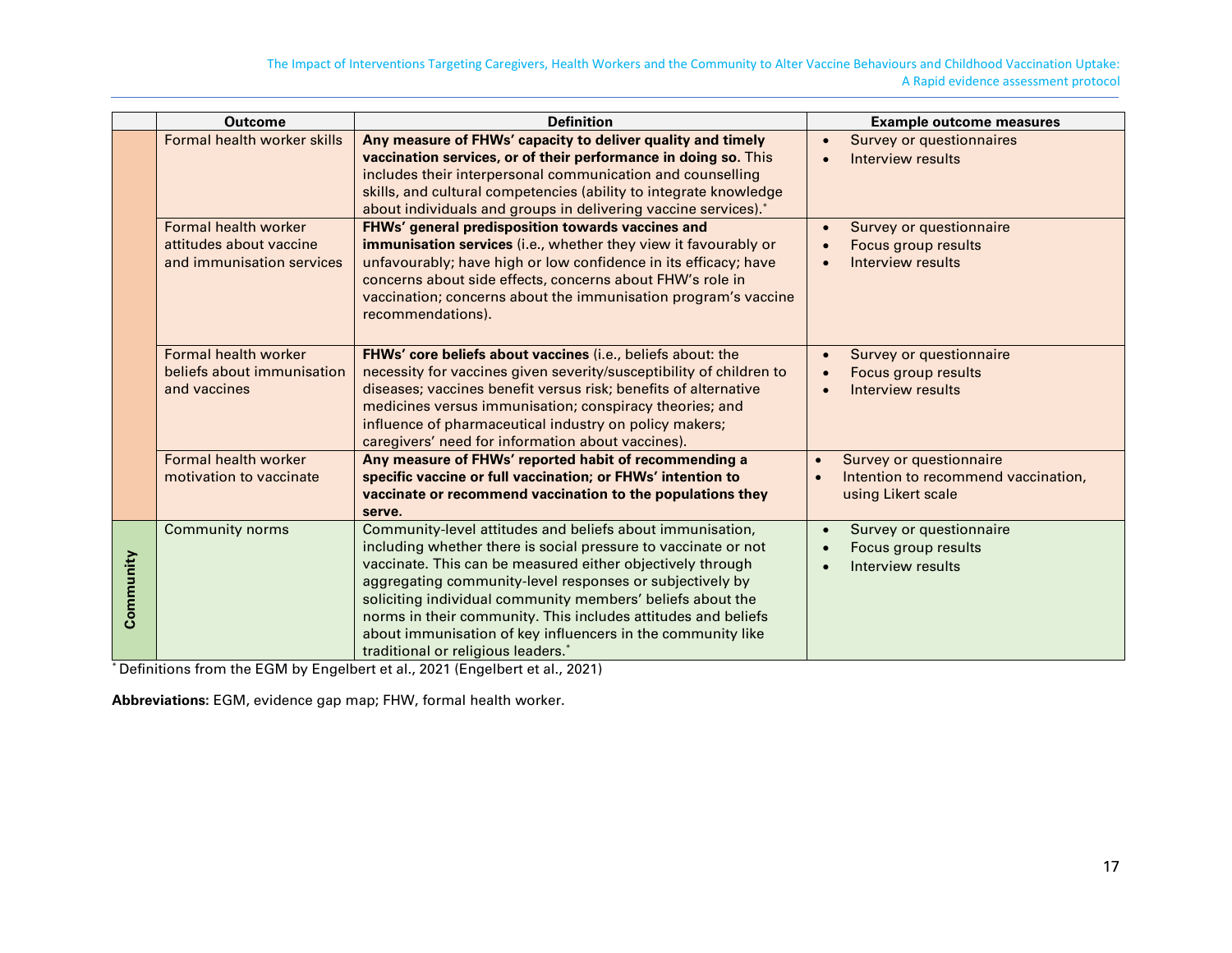#### Table 6: Outcomes relating to vaccine uptake

<span id="page-18-0"></span>

| Outcome                                    | <b>Definition</b>                                                                                                              |
|--------------------------------------------|--------------------------------------------------------------------------------------------------------------------------------|
| Full routine immunisation                  | Binary measure of whether or not children have received all routine vaccinations for the relevant country or region.           |
| Immunisation status for specific antigens: |                                                                                                                                |
| <b>BCG</b>                                 | Binary measure of whether or not children have received the BCG vaccine. This may be measured by checking                      |
|                                            | whether children have a BCG vaccination scar.*                                                                                 |
| Pentavalent 1                              | Binary measure of whether or not children have received the first dose of the DTP or pentavalent vaccine. <sup>*</sup>         |
| Pentavalent 2                              | Binary measure of whether or not children have received the second dose of the DTP or pentavalent vaccine.*                    |
| Pentavalent 3                              | Binary measure of whether or not children have received the third dose of the DTP or pentavalent vaccine.*                     |
| OPV <sub>0</sub>                           | Binary measure of whether children have received 1 <sup>st</sup> dose of oral polio vaccine (recommended for administration    |
|                                            | at birth).*                                                                                                                    |
| OPV1                                       | Binary measure of whether children have received 2 <sup>nd</sup> dose of the oral polio vaccine (recommended for               |
|                                            | administration at 6 weeks).*                                                                                                   |
| OPV <sub>2</sub>                           | Binary measure of whether children have received the 3rd dose of the oral polio vaccine (recommended for                       |
|                                            | administration at 10 weeks).*                                                                                                  |
| OPV <sub>3</sub>                           | Binary measure of whether children have received the 4 <sup>th</sup> and final dose of the oral polio vaccine (recommended for |
|                                            | administration at 14 weeks).*                                                                                                  |
| <b>IPV</b>                                 | Binary measure of whether children have received inactivated polio vaccine, given as injection. Countries differ in            |
|                                            | their guidelines/practices regarding IPV.*                                                                                     |
| <b>Measles</b>                             | Binary measure of whether or not children have received the measles vaccine.                                                   |
| <b>Mumps</b>                               | Binary measure of whether or not children have received the mumps vaccine.                                                     |
| Rubella                                    | Binary measure of whether or not children have received the rubella vaccine.                                                   |
| <b>Hepatitis B</b>                         | Binary measure of whether or not children have received the hepatitis B vaccine.                                               |
| Pneumococcal disease                       | Binary measure of whether or not children have received the pneumococcal disease vaccine.                                      |
| Varicella                                  | Binary measure of whether or not children have received the varicella (chicken pox) vaccine.                                   |
| Rotavirus                                  | Binary measure of whether or not children have received the rotavirus vaccine.                                                 |
| No/partial immunisation                    | Proportion of children who receive at least one vaccination versus those who are completely unvaccinated.*                     |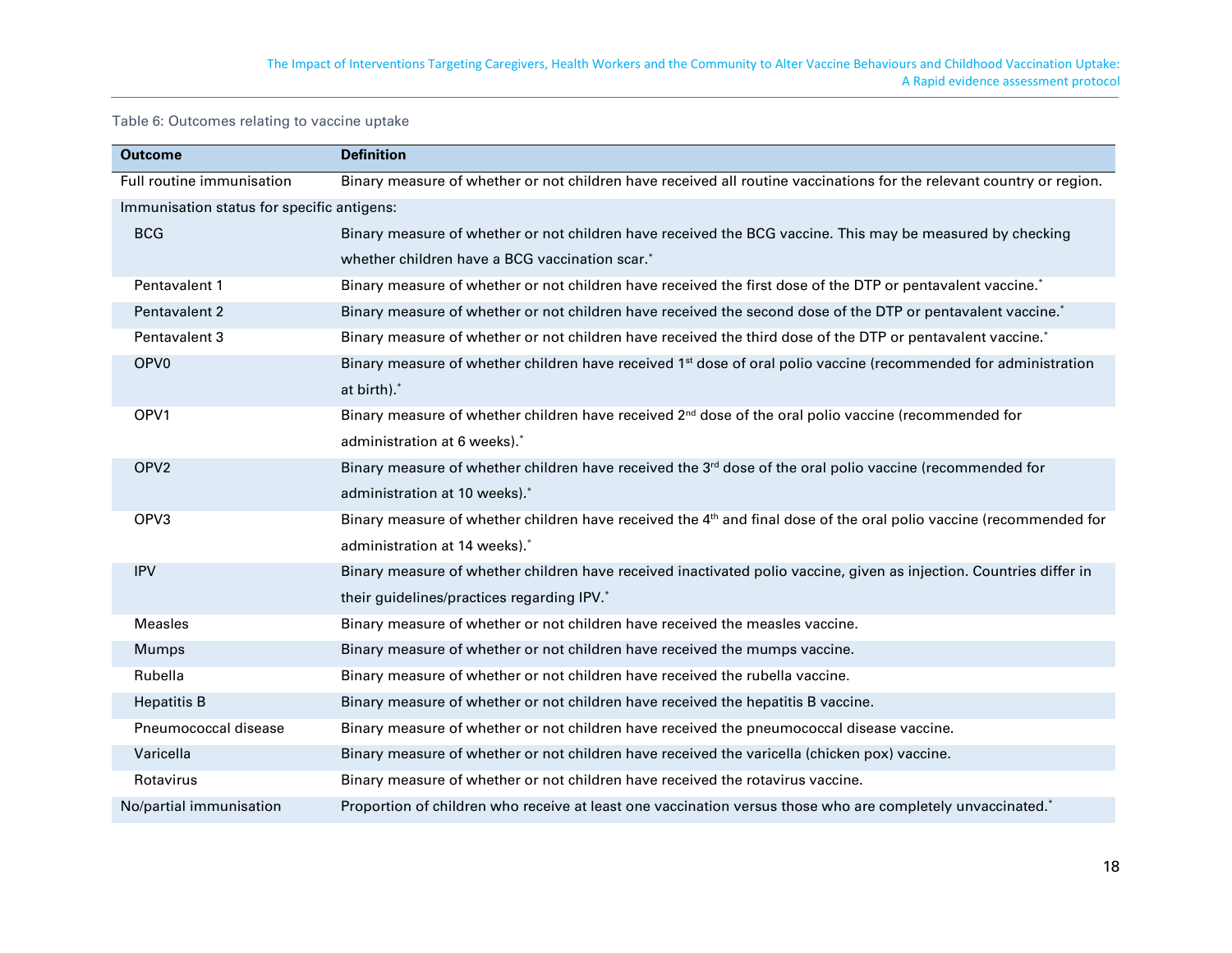The Impact of Interventions Targeting Caregivers, Health Workers and the Community to Alter Vaccine Behaviours and Childhood Vaccination Uptake: A Rapid evidence assessment protocol

| <b>Outcome</b>                   | <b>Definition</b>                                                                                                     |
|----------------------------------|-----------------------------------------------------------------------------------------------------------------------|
| Vaccination timeliness           | Proportion of vaccinations delivered on time according to the recommended schedule, versus those that are             |
|                                  | delivered late.*                                                                                                      |
| Drop out (multi-dose vaccine)    | Proportion of children who fail to receive the complete course of a multi-dose vaccine (DTP/pentavalent, OPV, or in   |
|                                  | some cases measles) after receiving the first dose.*                                                                  |
| Unspecified coverage             | If an evaluation or systematic review refers to impacts on routine vaccination coverage for children, but without     |
|                                  | specifying which vaccines.*                                                                                           |
| Initiation of vaccination course | If an evaluation or systematic review refers to the proportion of children commencing vaccination.                    |
| Up-to-date for age               | If an evaluation or systematic review refers to the proportion of children immunised according to the schedule        |
|                                  | appropriate for their age.                                                                                            |
| Vaccination uptake               | If an evaluation or systematic review refers to the proportion of the eligible children who received a vaccine during |
|                                  | a specific time.                                                                                                      |
| Un-vaccinated                    | Evaluation studies or systematic reviews that refers to infants that do not receive any vaccine.                      |
| Under-vaccinated                 | If an evaluation or systematic review refers to an infant that received some but not all the recommended vaccine-     |
|                                  | doses on the immunization schedule. (Related to drop-out rate and up-to-date for age).                                |
| Immunization coverage            | If an evaluation or systematic review refers to the proportion of eligible children that is vaccinated (regardless of |
|                                  | when they received the vaccine).                                                                                      |

**Abbreviations:** BCG, Bacillus Calmette–Guérin; DPT, diphtheria, pertussis, and tetanus; EGM, evidence gap map; IPV, inactivated polio vaccine; OPV, oral polio vaccine.

\* Definitions from the EGM by Engelbert et al., 2021 (Engelbert et al., 2021)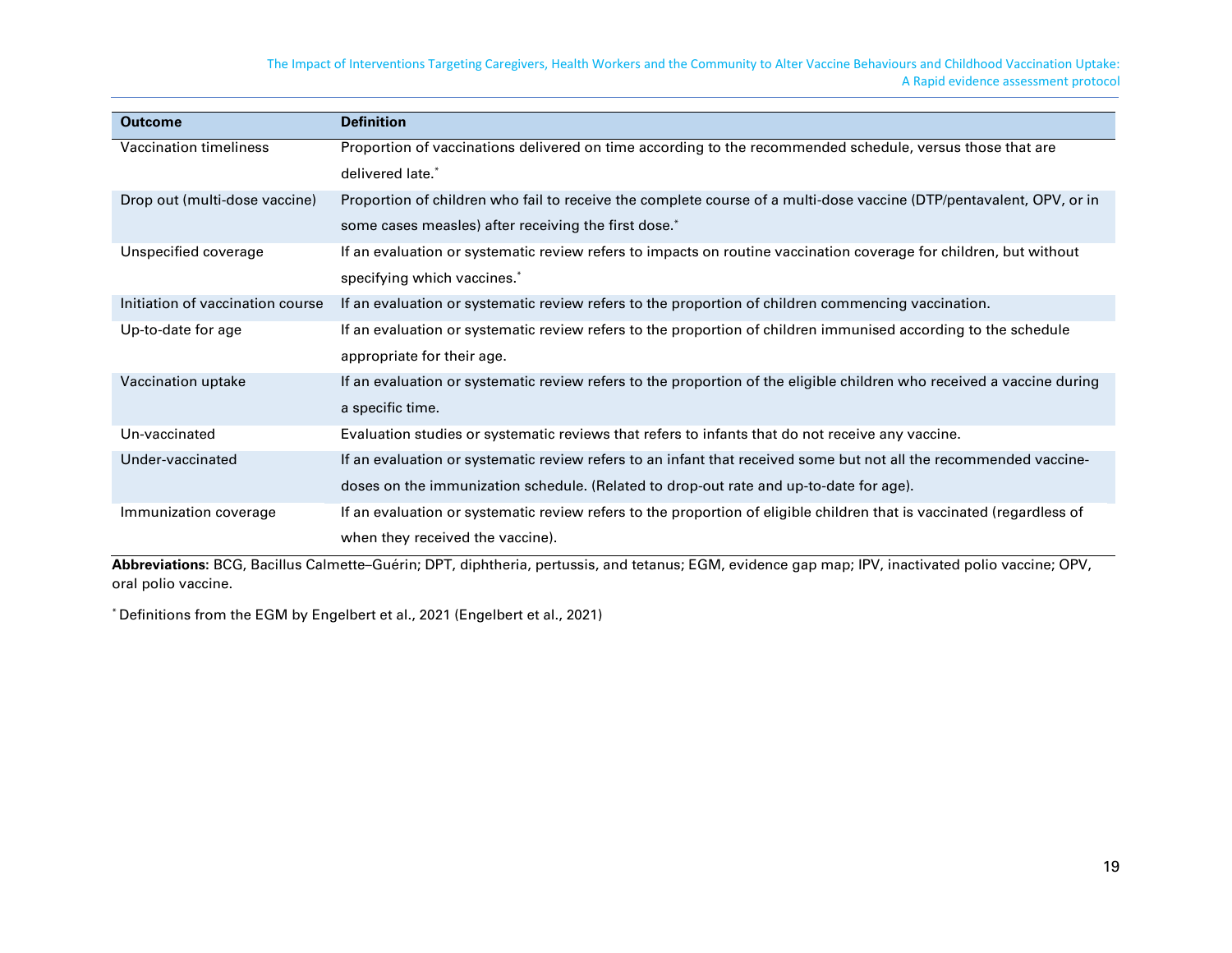## <span id="page-20-0"></span>2.5.How interventions might work to change behaviour and increase vaccine uptake

Our conceptual diagram illustrates the main pathways through which interventions can potentially impact childhood vaccination uptake [\(Figure 1\)](#page-21-0). The model distinguishes between 'vaccination uptake' as the **final outcome**, or ultimate objective of the individual or combined interventions, and **intermediate outcomes**, which are the links in the causal chain. To increase acceptance and uptake of childhood vaccinations, we hypothesize that behaviour change must occur at three levels—the caregivers of children, health care workers, and the community—and within the three COM-B domains.

Vaccine acceptance begins with knowledge and awareness about vaccines and vaccination services, and positive attitudes toward vaccination, which could then lead to the intention to vaccinate, and finally the infant's receipt of immunisation. In our model, 'intention to vaccinate' is an expression of vaccine acceptance. Similarly to Kaufman et al. (2018), we treat 'intention' as a separate outcome, more directly preceding the change in behaviour (uptake of the vaccine) (Kaufman et al., 2018). We therefore differ from scholars such as Saeterdal et al. (2014) who treat 'intention to vaccinate' as part of the caregivers' 'attitudes' or beliefs about vaccination (Saeterdal et al., 2014).

The framework depicts the important role health professionals and the community play in influencing vaccine decision-making at the individual level. Recommendations from health providers are known to be a strong predictor of acceptance (Brewer & Fazekas, 2007; Radisic et al., 2017), and community-based strategies can directly target defaulting or hesitant caregivers (Kaufman et al., 2018; Ryman et al., 2008; Saeterdal et al., 2014; Shea et al., 2009). Combined or multi-faceted interventions are likely to be more effective in moving the caregiver along the continuum from hesitant to accepting.

We recognise that the pathway from improved knowledge to changes in attitudes to acceptance and eventual receipt or uptake of vaccination, is not linear. Caregivers may vacillate along the vaccine hesitancy continuum. In addition, behaviour change interventions by themselves, will be insufficient to increase vaccination uptake if there are supply-side issues such as financing, data availability, or vaccine procurement and delivery. Our model is not attempting to overcome issues of vaccine supply, instead it addresses the question of how to increase vaccine acceptance and demand when supply is readily available. In addition, this is an initial conceptual framework that is subject to refinement and further development as the evidence is assessed.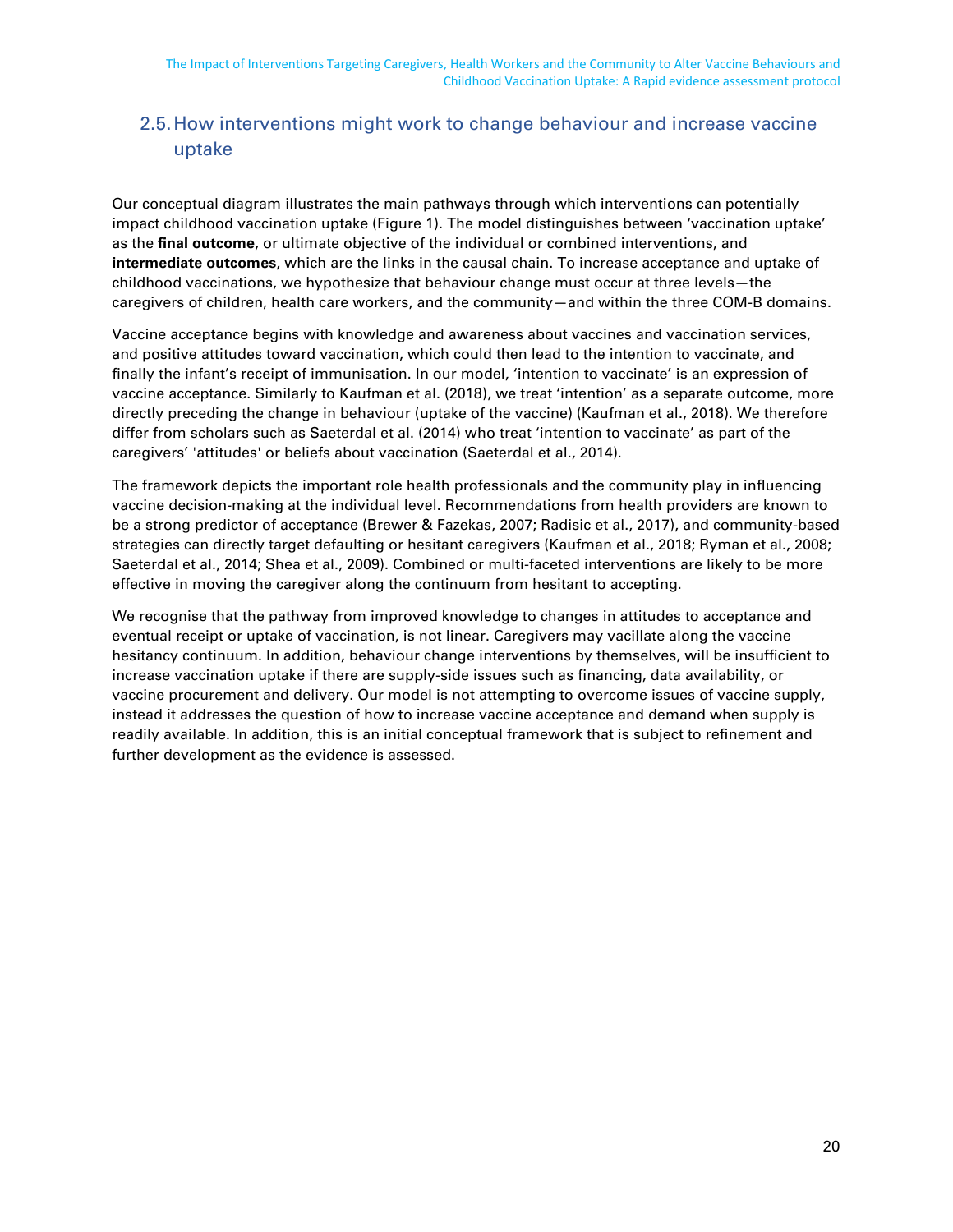The Impact of Interventions Targeting Caregivers, Health Workers and the Community to Alter Vaccine Behaviours and Childhood Vaccination Uptake: A Rapid evidence assessment protocol



<span id="page-21-0"></span>Figure 1: Conceptual framework of interventions for improving childhood vaccination uptake. Note: definitions and examples of interventions are provided in [Table 4.](#page-13-0) Definitions and examples of outcomes are provided i[n Table 5](#page-16-0) and [Table 6.](#page-18-0)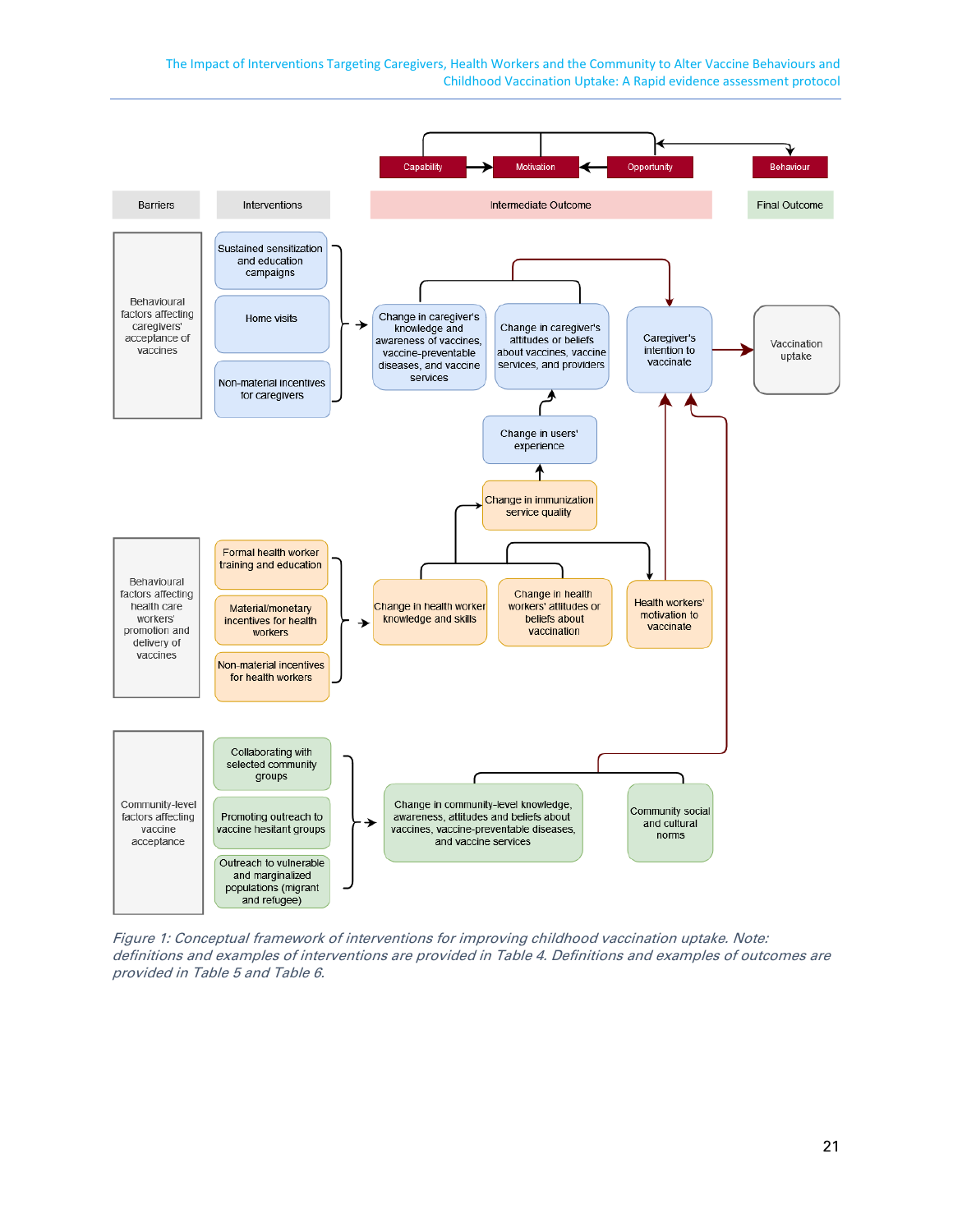### <span id="page-22-0"></span>3. Methods

This section outlines the methods that will be used to undertake this REA and includes the search strategy, approach to screening and data extraction, quality appraisal, evidence synthesis, and potential limitations. The methods for this REA will follow the guidelines included in the UNICEF Innocenti Methodological Briefs on Evidence Synthesis (Bakrania, 2020).

#### 3.1.Search strategy

<span id="page-22-1"></span>The searches will be run in the following databases: Medline (EBSCO), Web of Science (Clarivate), PsycINFO (EBSCO), CINAHL (EBSCO), Embase, Epistemonikos, Social Systems Evidence, the Campbell Collaboration and the Cochrane Database of Systematic reviews. Institutional databases and evidence platforms will also be searched: 3ie database, European Centre for Disease Prevention and Control, World Health Organization, UNICEF, and the Community Guide. In addition, we will screen the shortlisted studies from the scoping review being undertaken by Heneghan et al. 2021 (Heneghan et al., 2021).

Searches were designed by an information specialist (GS) and include free-text terms for children, vaccination, caregivers/healthcare workers/community, the interventions of interest and relevant study designs. Where index terms were available in a database, these were used in addition to free-text terms. The searches will be stratified by study design, with one search aiming to capture systematic reviews for all interventions and a second search aiming to capture evaluation studies for healthcare worker incentives. Search strategies are presented in [Appendix B.](#page-29-0)

## 3.2.Screening and data extraction

<span id="page-22-2"></span>Abstracts will be de-duplicated and screened using the EPPI-Reviewer platform (Thomas, 2020). Five percent of abstracts will be screened in duplicate by JOR and AY using the inclusion criteria in [Table 3](#page-9-2) and the screening checklist in [Appendix C.](#page-31-0) After 5% of the abstracts are screened, consensus between the two reviewers will be assessed to ensure that inter-rater reliability is ≥80%. Disagreements will be resolved by discussion, and if needed another member of the team will be consulted. The remaining 95% of abstracts will be screened in single. The same screening process will be used for full-paper review.

The EPPI-Reviewer platform will also be used for data extraction and quality appraisal. Extraction will be performed by one member of the review team, and the extracted data from 10% of the included studies will be checked by a second reviewer. Disagreements will be resolved by discussion or if needed, another member of the team will assist in decision making. The remaining studies will be extracted in single.

The data extraction endpoints relating to vaccine uptake are listed in [Table 6](#page-18-0) while outcomes relating to behaviour are listed in [Table 5.](#page-16-0) Quality appraisal is discussed in detail in Sectio[n 4.5.](#page-23-0) The variables that will be extracted are tabulated in [Appendix D.](#page-31-0)

## 3.3.Data analysis and synthesis

<span id="page-22-3"></span>Data synthesis will be narrative and will not include statistical analyses. We will generate tables and figures to summarise the included studies. Data from systematic reviews will be categorised by the target of the intervention (i.e., caregiver, health care worker and community), and by the type of intervention (e.g., education, outreach, home visits). For each of the systematic reviews, we will extract the key messages and where possible we will extract quantitative estimates of effect size (e.g., odds ratios, risk ratios). For evaluation studies, quantitative estimates will be extracted for both vaccine uptake, and intermediate behavioural outcomes. We anticipate that many different surveys and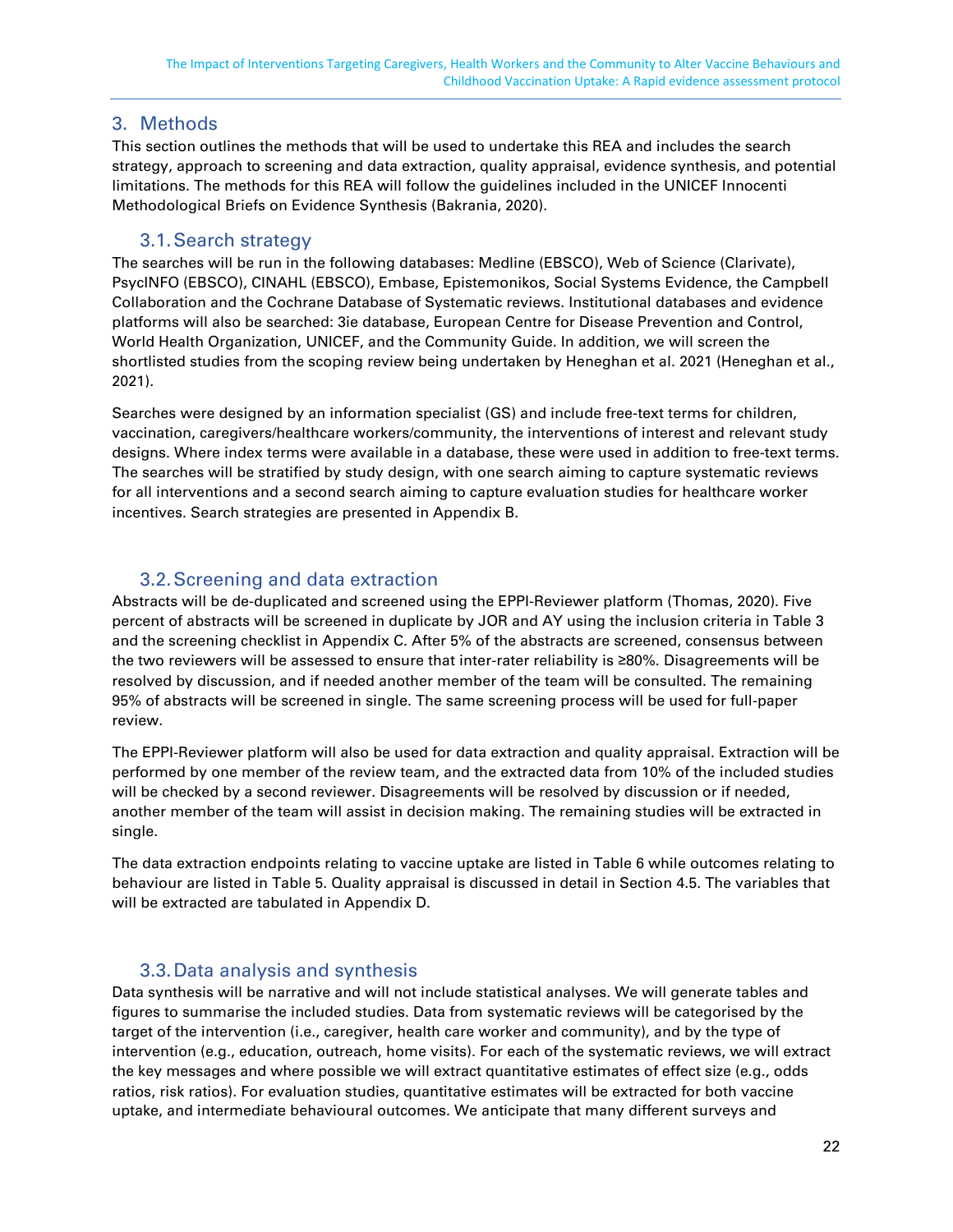questionnaires will be used to assess vaccine knowledge, attitudes/beliefs, motivation and intention, therefore we will extract the results as presented in the included studies. Quantitative results will be tabulated to allow comparison across studies.

No statistical analyses will be conducted; however, the evidence will be used to further develop our conceptual framework [\(Figure 1\)](#page-21-0) and evaluate if intermediate behavioural outcomes (e.g., motivation and intention), and improved knowledge lead to improved vaccination rates. Where possible, the data will be presented in tables and figures to allow easier interpretation of the data. Figures will include an overview of quality appraisal and a flow diagram illustrating the number of studies included at each stage of the review.

Narrative syntheses will be used to frame the evidence around themes that are relevant to Eastern Europe and Asia and where possible we will relate the evidence back to the most common barriers to vaccination in the region. A report will be developed summarising the findings of the REA and an EGM will be developed using EPPI-Reviewer as a visual representation of the evidence base.

#### 3.4.Quality appraisal

<span id="page-23-0"></span>All study designs are associated with biases that may impact the design, conduct or analysis. To assess study quality, we will use quality appraisal tools designed by the Joanna Briggs Institute. The Joanna Briggs Institute has developed critical appraisal tools for a number of study designs including randomised controlled trials, quasi-experimental studies and systematic reviews. The checklists used for each of the study designs are included in [Appendix E.](#page-34-0)

Quality appraisal will be conducted in single by JOR and AY. Ten percent of the quality appraisals (across different study designs) will be reviewed by a second reviewer to ensure consistency. Agreement will be reached on classification of risk across each study type. The Joanna Briggs Institute coding format of Yes/No/Unclear/Not applicable will be used for all studies. By selecting critical appraisal tools developed by one organization, it will allow more uniform assessment of bias across study designs. For each question that a study is coded as 'Yes', the review will be awarded 1 point. Reviews will be categorised as low (total score 0-3), moderate (score 4-7) or high (score 8-11) quality based on the results of the quality appraisal checklists. A similar approach will be taken for randomised controlled trials (0-4=low quality, 5-9=moderate quality, 10-13=high quality) and quasi-experimental studies (0-3=low quality, 4-6=moderate quality, 7-9=high quality).

## 3.5.Potential limitations of this REA

<span id="page-23-1"></span>There are several limitations inherent to the design of REAs (Bakrania, 2020). REAs are not as comprehensive as systematic reviews. The underlying search strategy is not as exhaustive, therefore, REAs may not to capture all relevant studies. They are more prone to bias due to utilising less rigorous methods (for example single screening and extraction), and are usually not suitable for broad topics. To overcome the limitation of REAs not being suitable for broader research questions, our REA will include systematic reviews rather than primary studies. This approach will allow us to leverage the many systematic reviews already undertaken in the area, however, we will miss primary studies that have not been captured in previous systematic reviews. To address this, we will include evaluation studies for incentives for health workers as this was identified as an evidence synthesis gap in the EGM by Engelbert et al., 2021.

The review is not assessing systems level interventions such as changes to vaccination tracking systems, cold chain infrastructure, vaccination guidelines, or health system financing. We recognise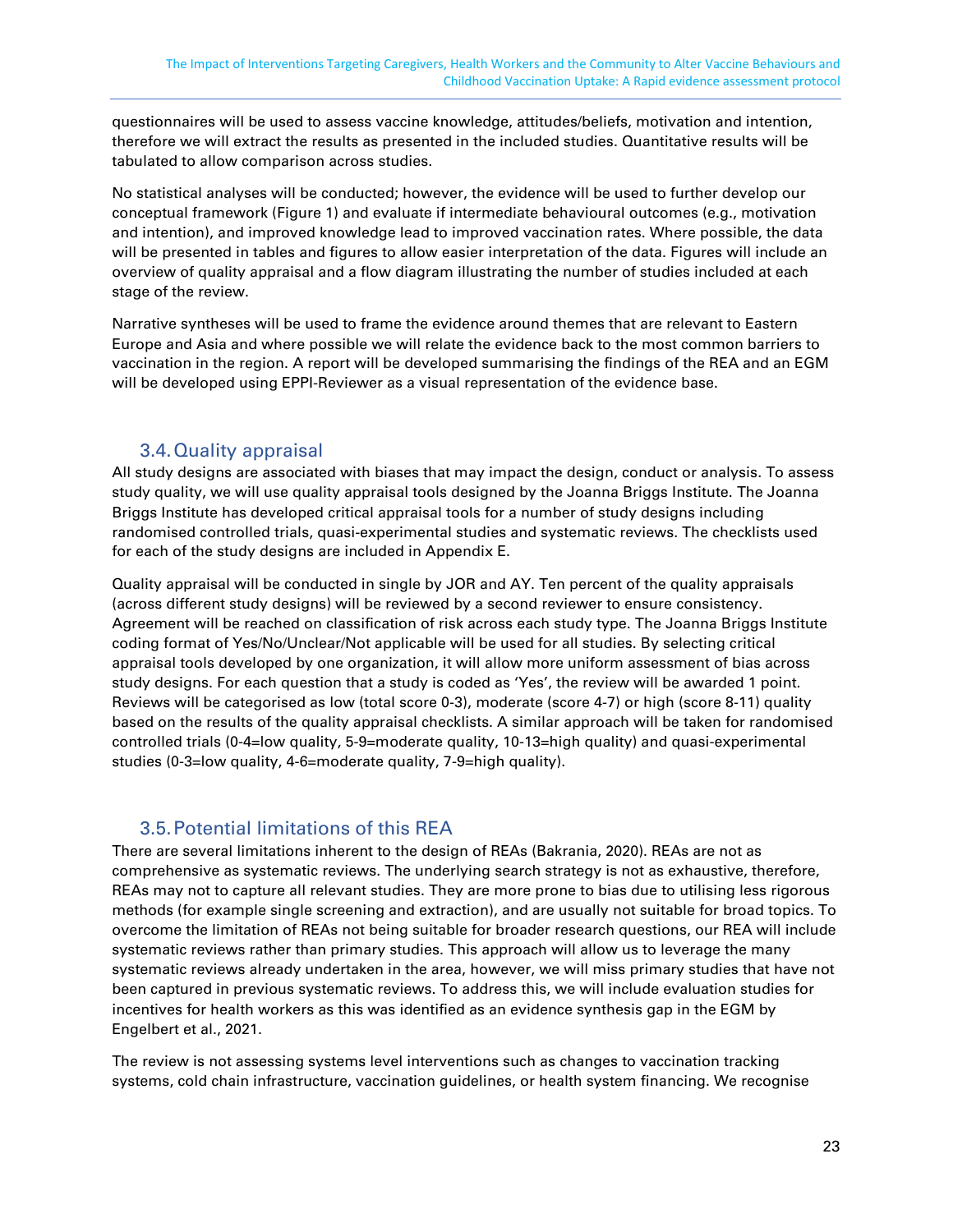that these factors can impact vaccine behaviour and uptake, however, we are focussing on interventions that directly target people (caregivers, health workers and the community).

## <span id="page-24-0"></span>4. Proposed timeline

The estimated timeline for the REA is provided in [Table 7.](#page-24-1) The protocol will be finalised at the end of March 2022, screening and data extraction will be completed by mid-May 2022 and reporting will be finalised in July 2022.

<span id="page-24-1"></span>Table 7: Estimated timelines for the REA and summary reports and presentations

| <b>Date</b>                | Task                                               |
|----------------------------|----------------------------------------------------|
| $18th$ March 2022          | Finalisation of the study protocol                 |
| 13th May 2022              | Screening, data extraction and narrative synthesis |
| $3rd$ June 2022            | Draft report providing an overview of the findings |
| 06 <sup>th</sup> July 2022 | Final report                                       |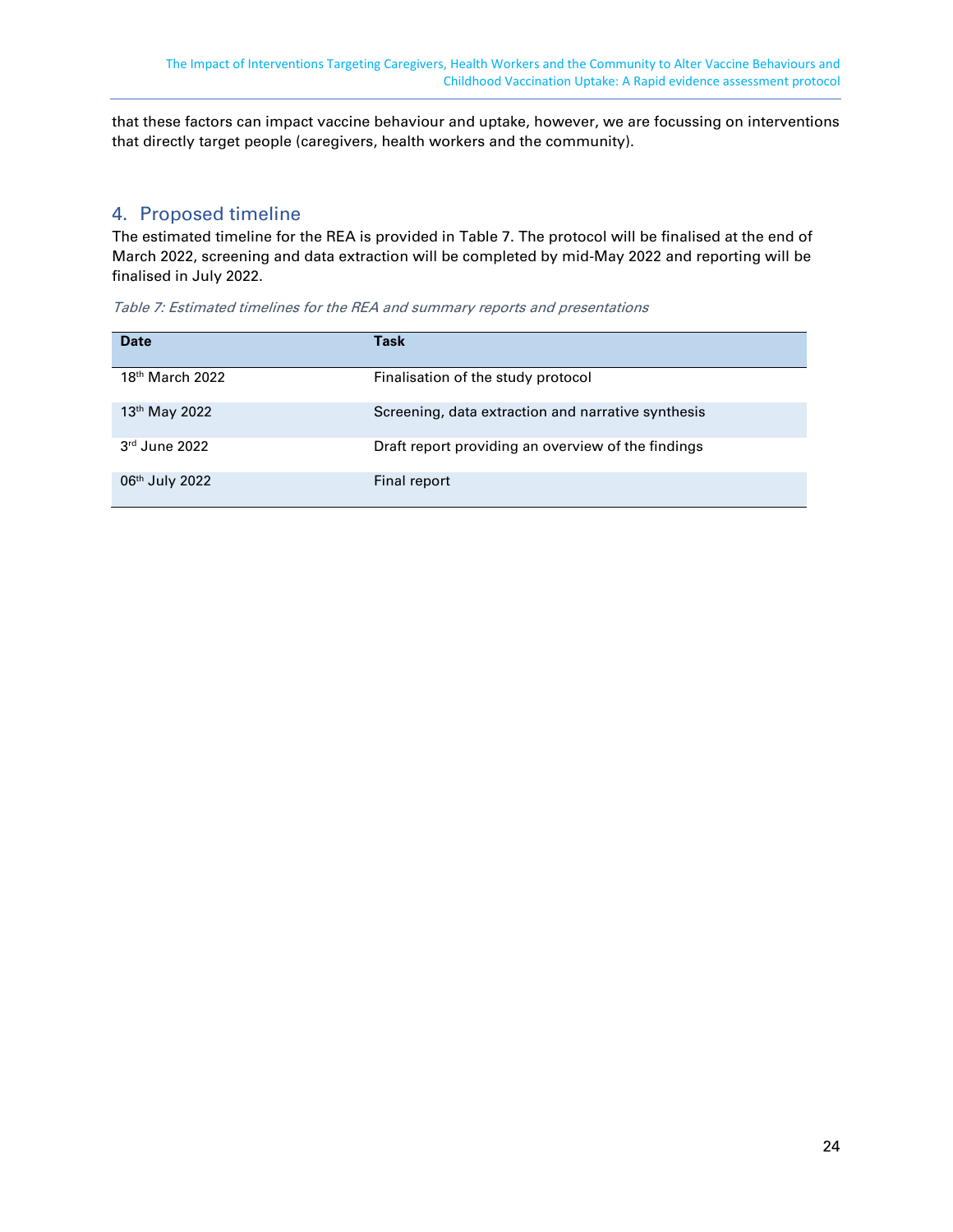#### <span id="page-25-0"></span>5. References

- Abdullahi, L. H., Kagina, B. M., Ndze, V. N., Hussey, G. D., & Wiysonge, C. S. (2020, Jan 17). Improving vaccination uptake among adolescents. Cochrane Database Syst Rev, 1(1), Cd011895. <https://doi.org/10.1002/14651858.CD011895.pub2>
- Acampora, A., Grossi, A., Barbara, A., Colamesta, V., Causio, F. A., Calabrò, G. E., Boccia, S., & de Waure, C. (2020, Oct 30). Increasing HPV Vaccination Uptake among Adolescents: A Systematic Review. Int J Environ Res Public Health, 17(21). https://doi.org/10.3390/ijerph17217997
- Bakrania, S. (2020). Methodological Briefs on Evidence Synthesis Brief 2: Introduction. *Innocenti* Research Briefs. [https://www.unicef-irc.org/publications/1078-methodological-briefs-on](https://www.unicef-irc.org/publications/1078-methodological-briefs-on-evidence-synthesis-brief-2-introduction.html)[evidence-synthesis-brief-2-introduction.html](https://www.unicef-irc.org/publications/1078-methodological-briefs-on-evidence-synthesis-brief-2-introduction.html)
- Bangura, J. B., Xiao, S., Qiu, D., Ouyang, F., & Chen, L. (2020, Jul 14). Barriers to childhood immunization in sub-Saharan Africa: A systematic review. BMC Public Health, 20(1), 1108. <https://doi.org/10.1186/s12889-020-09169-4>
- Brewer, N. T., & Fazekas, K. I. (2007, Aug-Sep). Predictors of HPV vaccine acceptability: a theoryinformed, systematic review. Prev Med, 45(2-3), 107-114. <https://doi.org/10.1016/j.ypmed.2007.05.013>
- Centers for Disease Control and Prevention. (2022). The Guide to Community Preventive Services (The Community Guide). <https://www.thecommunityguide.org/>
- de Figueiredo, A., Simas, C., Karafillakis, E., Paterson, P., & Larson, H. J. (2020, Sep 26). Mapping global trends in vaccine confidence and investigating barriers to vaccine uptake: a large-scale retrospective temporal modelling study. Lancet, 396(10255), 898-908. [https://doi.org/10.1016/s0140-6736\(20\)31558-0](https://doi.org/10.1016/s0140-6736(20)31558-0)
- Díaz Crescitelli, M. E., Ghirotto, L., Sisson, H., Sarli, L., Artioli, G., Bassi, M. C., Appicciutoli, G., & Hayter, M. (2020, Mar). A meta-synthesis study of the key elements involved in childhood vaccine hesitancy. Public Health, 180, 38-45.<https://doi.org/10.1016/j.puhe.2019.10.027>
- Edwards, D., Kelly, D., Bennett, C., Baker, P., Karafillakis, E., Prue, G., Çevik, H., Sherman, S., Vorsters, A., & Waheed, N. (2021). An umbrella review of interventions used to improve HPV vaccine uptake in children, adolescents and young adults. [https://www.crd.york.ac.uk/prospero/display\\_record.php?RecordID=273894](https://www.crd.york.ac.uk/prospero/display_record.php?RecordID=273894)
- Engelbert, M., Jain, M., Bagai, A., Berkovics, B., Atika, D., & Parsekar, S. (2021). Interventions to improve childhood immunisation and related outcomes in low- and middle-income countries: an evidence gap map. https://gapmaps.3ieimpact.org/node/36992/about
- Ferrer, H. B., Trotter, C., Hickman, M., & Audrey, S. (2014, Jul 9). Barriers and facilitators to HPV vaccination of young women in high-income countries: a qualitative systematic review and evidence synthesis. BMC Public Health, 14, 700. https://doi.org/10.1186/1471-2458-14-700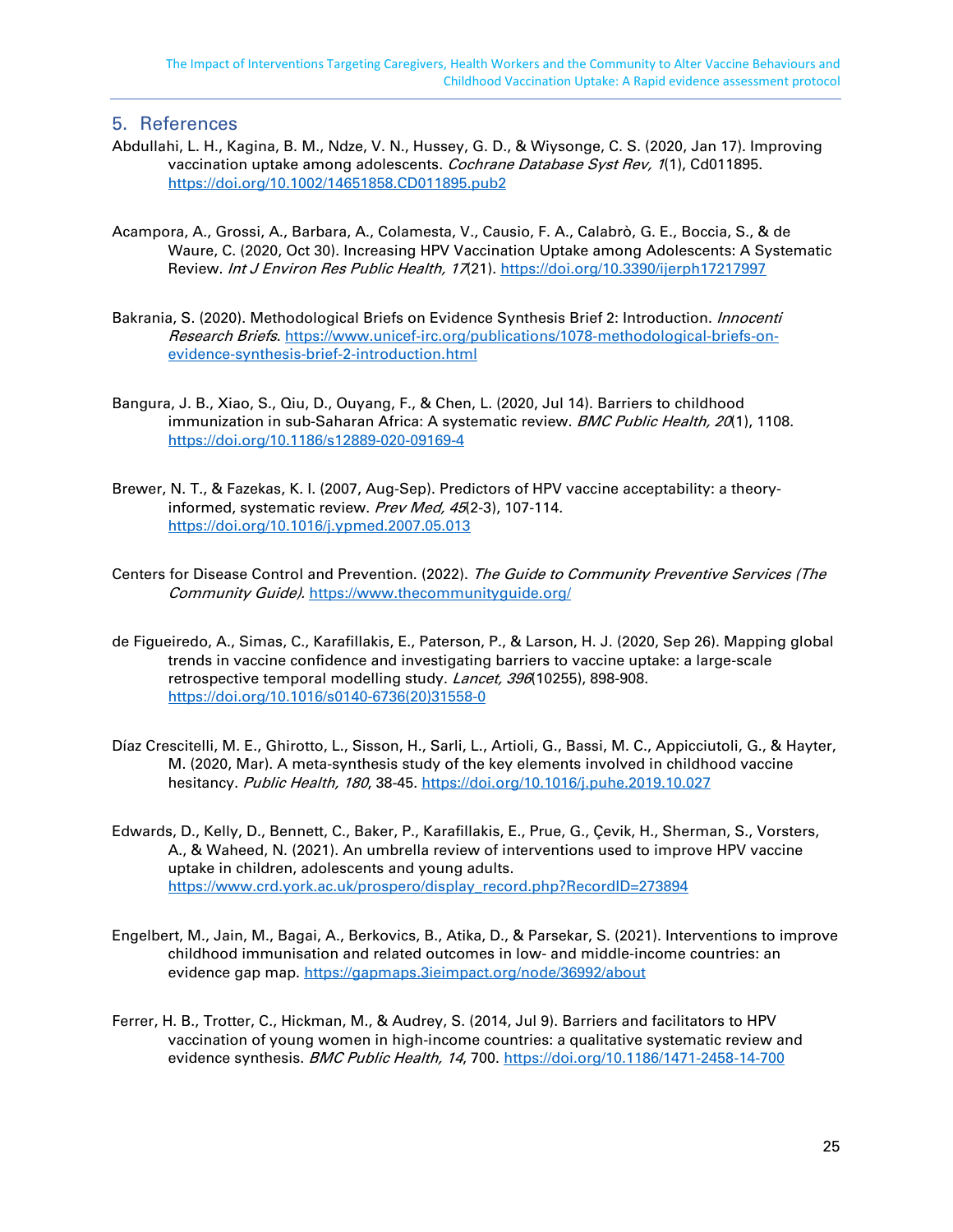- Fu, L. Y., Bonhomme, L. A., Cooper, S. C., Joseph, J. G., & Zimet, G. D. (2014, Apr 7). Educational interventions to increase HPV vaccination acceptance: a systematic review. Vaccine, 32(17), 1901-1920.<https://doi.org/10.1016/j.vaccine.2014.01.091>
- Habersaat, K. B., & Jackson, C. (2020, Jan). Understanding vaccine acceptance and demand-and ways to increase them. Bundesgesundheitsblatt Gesundheitsforschung Gesundheitsschutz, 63(1), 32-39. <https://doi.org/10.1007/s00103-019-03063-0> (Akzeptanz und Nachfrage bezüglich Impfungen – wie lassen sie sich erhöhen?)
- Heneghan, C. J., Plüddemann, A., Spencer, E. A., Brassey, J., Rosca, E. C., Onakpoya, I. J., Evans, D. H., Conly, J. M., Brewer, N. T., & Jefferson, T. (2021). Interventions designed to improve vaccination uptake: Scoping review of systematic reviews and meta-analyses - protocol (version 1). medRxiv, 2021.2008.2018.21262232.<https://doi.org/10.1101/2021.08.18.21262232>
- Herzog, R., Álvarez-Pasquin, M. J., Díaz, C., Del Barrio, J. L., Estrada, J. M., & Gil, Á. (2013, Feb 19). Are healthcare workers' intentions to vaccinate related to their knowledge, beliefs and attitudes? A systematic review. BMC Public Health, 13, 154. https://doi.org/10.1186/1471-2458-13-154
- Kaufman, J., Ryan, R., Walsh, L., Horey, D., Leask, J., Robinson, P., & Hill, S. (2018, May 8). Face-to-face interventions for informing or educating parents about early childhood vaccination. Cochrane Database Syst Rev, 5(5), Cd010038. https://doi.org/10.1002/14651858.CD010038.pub3
- Kaufman, J., Tuckerman, J., Bonner, C., Durrheim, D. N., Costa, D., Trevena, L., Thomas, S., & Danchin, M. (2021, Sep). Parent-level barriers to uptake of childhood vaccination: a global overview of systematic reviews. BMJ Glob Health, 6(9). https://doi.org/10.1136/bmjgh-2021-006860
- Larson, H. J., Jarrett, C., Eckersberger, E., Smith, D. M., & Paterson, P. (2014, Apr 17). Understanding vaccine hesitancy around vaccines and vaccination from a global perspective: a systematic review of published literature, 2007-2012. Vaccine, 32(19), 2150-2159. <https://doi.org/10.1016/j.vaccine.2014.01.081>
- MacDonald, N. E. (2015, Aug 14). Vaccine hesitancy: Definition, scope and determinants. Vaccine, 33(34), 4161-4164.<https://doi.org/10.1016/j.vaccine.2015.04.036>
- Michie, S., van Stralen, M. M., & West, R. (2011, Apr 23). The behaviour change wheel: a new method for characterising and designing behaviour change interventions. *Implement Sci, 6,* 42. <https://doi.org/10.1186/1748-5908-6-42>
- Obregon, R., Mosquera, M., Tomsa, S., & Chitnis, K. (2020, Oct 2). Vaccine Hesitancy and Demand for Immunization in Eastern Europe and Central Asia: Implications for the Region and Beyond. J Health Commun, 25(10), 808-815.<https://doi.org/10.1080/10810730.2021.1879366>
- Ortiz, R. R., Smith, A., & Coyne-Beasley, T. (2019). A systematic literature review to examine the potential for social media to impact HPV vaccine uptake and awareness, knowledge, and attitudes about HPV and HPV vaccination. Hum Vaccin Immunother, 15(7-8), 1465-1475. <https://doi.org/10.1080/21645515.2019.1581543>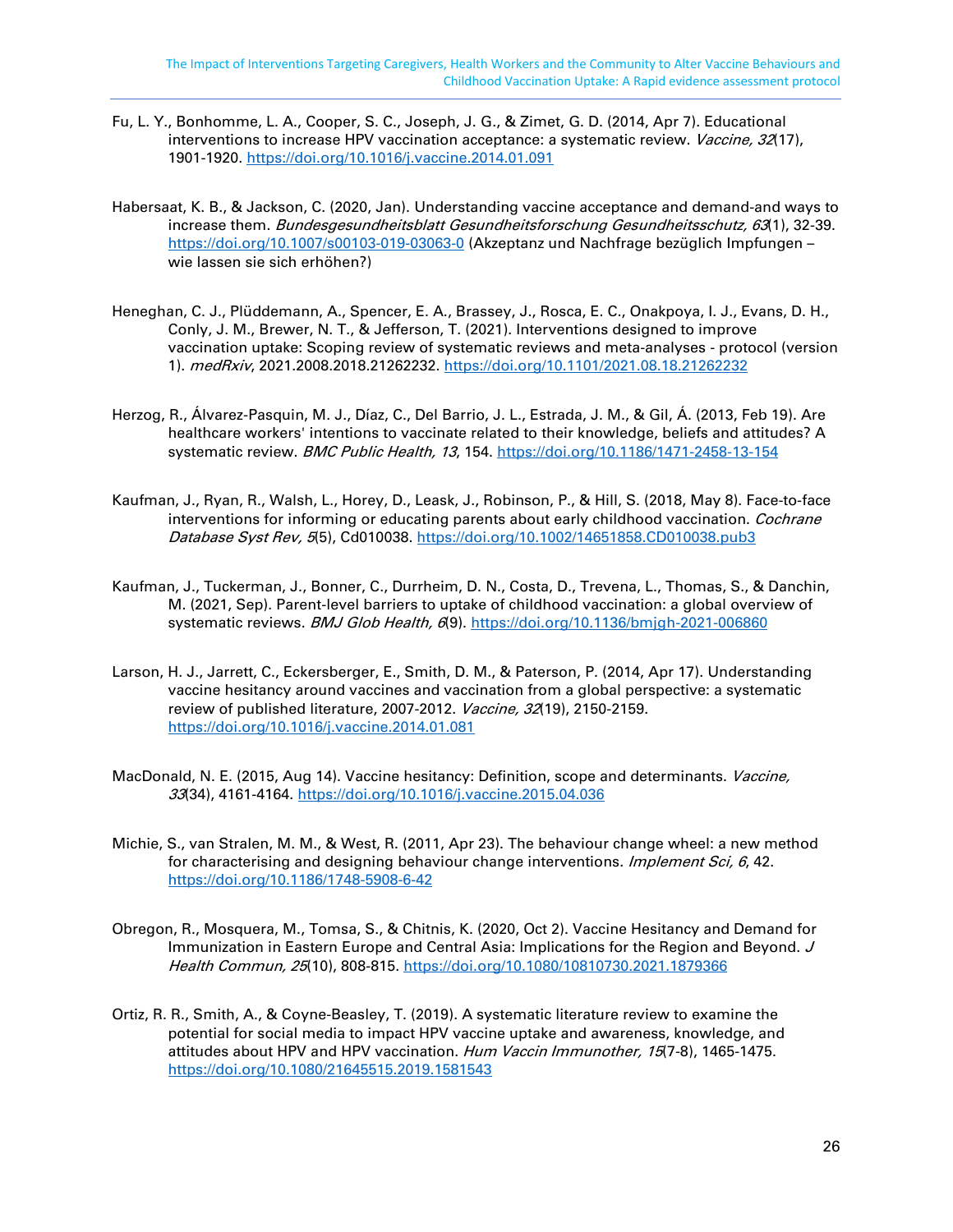- Perin, J., Mulick, A., Yeung, D., Villavicencio, F., Lopez, G., Strong, K. L., Prieto-Merino, D., Cousens, S., Black, R. E., & Liu, L. (2021, Nov 17). Global, regional, and national causes of under-5 mortality in 2000-19: an updated systematic analysis with implications for the Sustainable Development Goals. Lancet Child Adolesc Health. https://doi.org/10.1016/s2352-4642(21)00311-4
- Radisic, G., Chapman, J., Flight, I., & Wilson, C. (2017, Feb). Factors associated with parents' attitudes to the HPV vaccination of their adolescent sons : A systematic review. Prev Med, 95, 26-37. <https://doi.org/10.1016/j.ypmed.2016.11.019>
- Rodrigues, F., Block, S., & Sood, S. (2022, Jan 6). What Determines Vaccine Hesitancy: Recommendations from Childhood Vaccine Hesitancy to Address COVID-19 Vaccine Hesitancy. Vaccines (Basel), 10(1).<https://doi.org/10.3390/vaccines10010080>
- Ryman, T. K., Dietz, V., & Cairns, K. L. (2008, Jun 21). Too little but not too late: results of a literature review to improve routine immunization programs in developing countries. BMC Health Serv Res, 8, 134.<https://doi.org/10.1186/1472-6963-8-134>
- Saeterdal, I., Lewin, S., Austvoll-Dahlgren, A., Glenton, C., & Munabi-Babigumira, S. (2014, Nov 19). Interventions aimed at communities to inform and/or educate about early childhood vaccination. Cochrane Database Syst Rev(11), Cd010232. <https://doi.org/10.1002/14651858.CD010232.pub2>
- Shea, B., Andersson, N., & Henry, D. (2009, Oct 14). Increasing the demand for childhood vaccination in developing countries: a systematic review. BMC Int Health Hum Rights, 9 Suppl 1(Suppl 1), S5. <https://doi.org/10.1186/1472-698x-9-s1-s5>
- Thomas, J., Graziosi, S., Brunton, J., Ghouze, Z., O'Driscoll, P., & Bond, M. . (2020). EPPI-Reviewer: advanced software for systematic reviews, maps and evidence synthesis. . EPPI-Centre Software. London: UCL Social Research Institute.
- UNICEF, & WHO. (2021). WHO and UNICEF Estimates of National Immunization Coverage (WUENIC) Analytics Platform. https://unicef.shinyapps.io/wuenic-analytics-2021/
- Wilder-Smith, A. B., & Qureshi, K. (2020, Mar). Resurgence of Measles in Europe: A Systematic Review on Parental Attitudes and Beliefs of Measles Vaccine. J Epidemiol Glob Health, 10(1), 46-58. <https://doi.org/10.2991/jegh.k.191117.001>
- World Health Organization. (2020). WHO vaccine-preventable disease monitoring system, 2020 global summary. Global and regional immunization profile. https://www.who.int/immunization/monitoring\_surveillance/data/gs\_gloprofile.pdf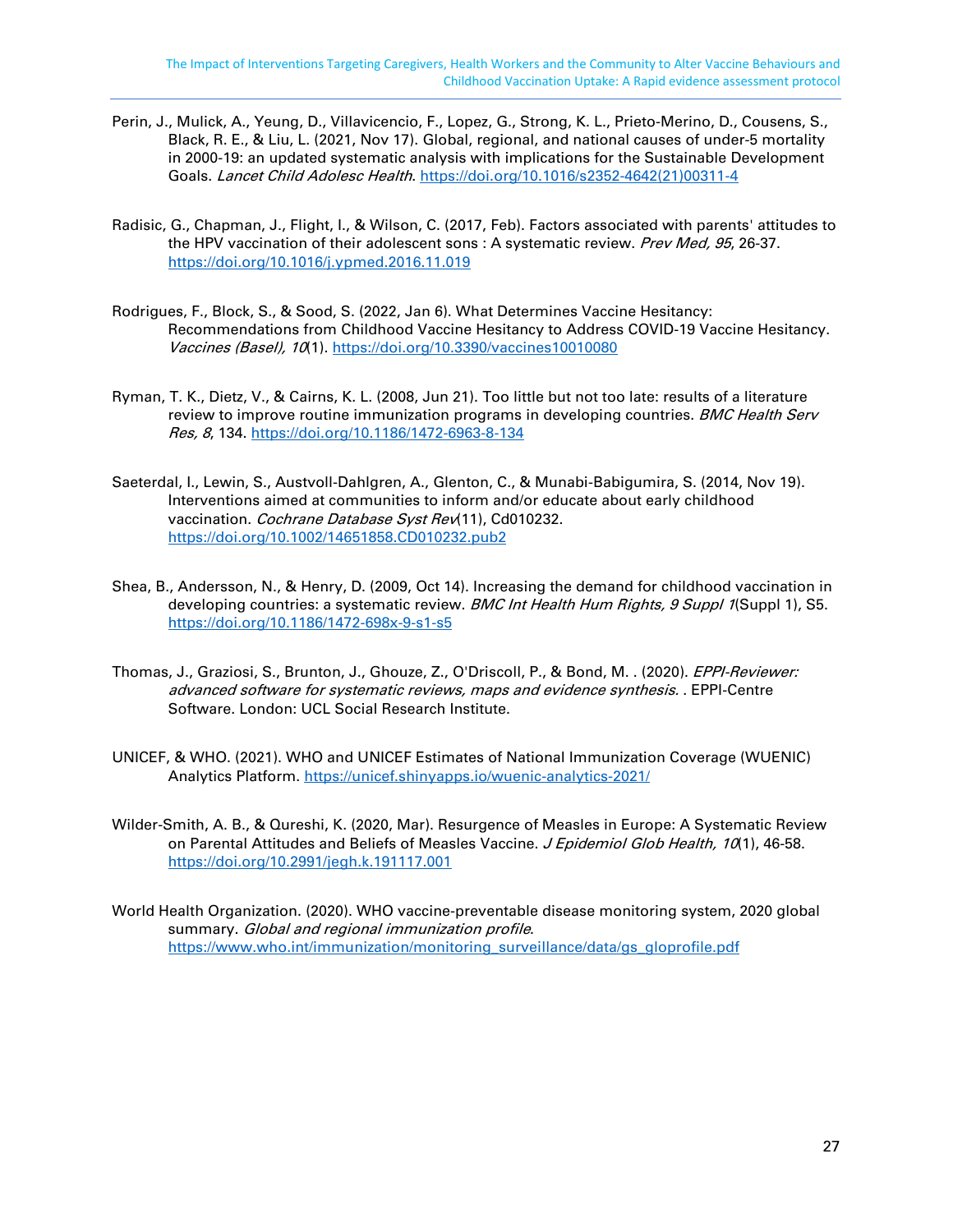# <span id="page-28-0"></span>Appendix A – Definitions

The vaccine schedule recommended by UNICEF is presented in [Table 8.](#page-28-1) 

<span id="page-28-1"></span>Table 8: Vaccine schedule for common vaccine-preventable diseases (table adapted from "Protecting young children from vaccine-preventable diseases" by Schwethelm et al)

| <b>Disease</b>                         | <b>Vaccine</b>                                                                                                                                                                                           | <b>Timing of doses</b>                                                                                               |
|----------------------------------------|----------------------------------------------------------------------------------------------------------------------------------------------------------------------------------------------------------|----------------------------------------------------------------------------------------------------------------------|
| Tuberculosis<br>Diphtheria             | - Bacille Calmette Guérin (BCG)<br>Diphtheria, pertussis, and tetanus<br>$-$<br>(DTP) Tetanus and diphtheria<br>$-$ Pentavalent [DTP + hepatitis B<br>(hepB) + Haemophilus influenzae<br>type $B(Hib)$ ] | As soon after birth as possible<br>DTP containing vaccine, 3 doses:<br>First dose at 6 weeks, intervals 4-8<br>weeks |
| Pertussis (whooping<br>cough)          | - DTP for infants and children<br>- Pentavalent (DTP+HepB+Hib)                                                                                                                                           | DTP containing vaccine, 3 doses.<br>First dose at 6 weeks, intervals 4-8<br>weeks                                    |
| <b>Tetanus</b>                         | - Tetanus Toxoid (TT)<br>$-$ DTP<br>- Diphtheria, tetanus (DT)<br>- Td Pentavalent (DTP+HepB+Hib)                                                                                                        | DTP containing vaccine, 3 doses:<br>First dose at 6 weeks, intervals 4-8<br>weeks                                    |
| Hepatitis B (hepB)                     | $-$ HepB<br>- Pentavalent (DPT+HepB+Hib)                                                                                                                                                                 | 3-4 doses, 1st as soon as possible<br>after birth, with 4-week intervals<br>between doses                            |
| Haemophilus influenzae<br>Type b (Hib) | $-$ Hib<br>- Pentavalent (DPT+HepB+Hib)                                                                                                                                                                  | 3 doses, first dose at 6 weeks,<br>intervals 4 weeks                                                                 |
| Pneumococcal disease                   | - Pneumococcal conjugate vaccine<br>(PCV)10<br>$-$ PVC13                                                                                                                                                 | 3 doses, first does at 6 weeks,<br>intervals 4 weeks                                                                 |
| Polio                                  | - Oral polio vaccine (OPV)<br>- Inactivated polio vaccine (IPV)                                                                                                                                          | 3-4 doses, first dose at 6-8 weeks,<br>intervals 4-8 weeks                                                           |
| <b>Measles</b>                         | <b>Measles</b><br>$-$<br>- Measles, mumps, rubella (MMR)<br>- Measles, rubella (MR)                                                                                                                      | 2 doses, first does at 9-12 months                                                                                   |
| <b>Mumps</b>                           | - MMR Measles, mumps, rubella,<br>varicella (MMRV)                                                                                                                                                       | 2 doses, at 9-12 months, interval 4<br>weeks to school entry                                                         |
| Rubella (German<br>measles)            | <b>MMR</b><br>$-$ MR                                                                                                                                                                                     | 1 dose at 9-12 months                                                                                                |
| Varicella (chickenpox)                 | - Varicella vaccine<br>$-$ MMRV                                                                                                                                                                          | 1-2 doses, first dose at 12-18 months,<br>interval of 4-12 weeks                                                     |
| Rotavirus                              | Rotavirus vaccine                                                                                                                                                                                        | 2-3 doses, 1st dose at 6 weeks,<br>interval of 4 weeks                                                               |

**Community-level interventions** are defined as those developed for defined geographic areas, or interventions targeting groups of people who share at least one common social or cultural characteristics. (Saeterdal et al., 2014)

**Europe and Central Asia** has been defined as the 22 countries and territories that **the UNICEF Europe and Central Asia Regional Office (ECARO)** works in: Albania, Armenia, Azerbaijan, Belarus, Bosnia and Herzegovina, Bulgaria, Croatia, Georgia, Greece, Kazakhstan, Kosovo (in line with UN Security Council Resolution [UNSCR 1244]), Kyrgyzstan, Moldova, Montenegro, North Macedonia, Romania, Serbia, Tajikistan, Turkey, Turkmenistan, Ukraine, Uzbekistan

**Vaccine hesitancy** is defined as the delay in acceptance, or the refusal of vaccination, despite the availability of vaccination services (MacDonald, 2015).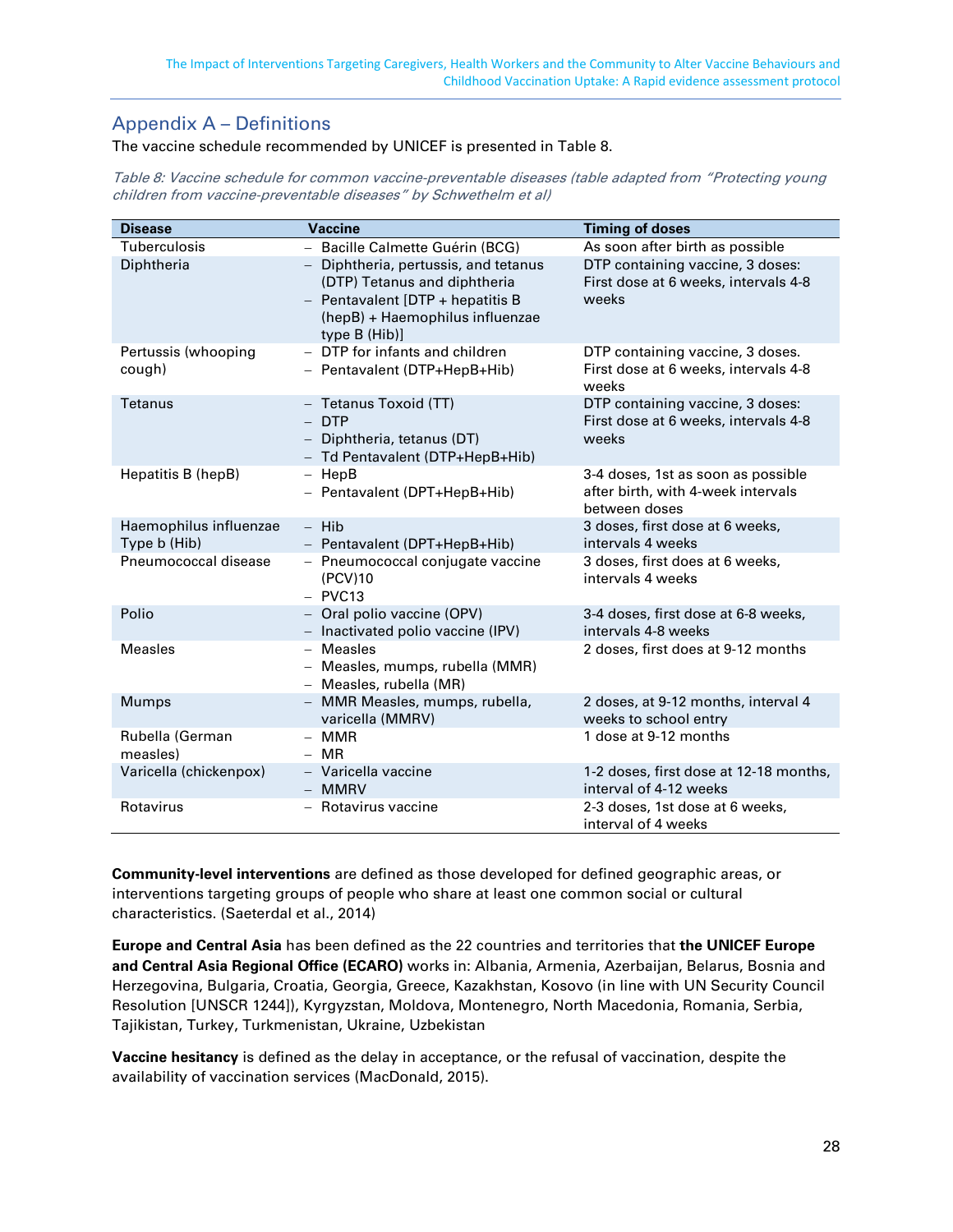## <span id="page-29-0"></span>Appendix B – Search strategies

Two searches will be run, the first to identify systematic reviews and evidence synthesis publications for all interventions, and a second to identify evaluation studies for incentives (material and non-material) for healthcare workers.

#### B.1.Web of Science search strategy for systematic reviews

<span id="page-29-1"></span>

| Database:                        | Web of Science (Core Collection)                             |
|----------------------------------|--------------------------------------------------------------|
| <b>Search fields:</b>            | All searches run in Topic field except conditions to exclude |
| Language restrictions:           | Limit to English                                             |
| <b>Publication type:</b>         | Articles and Review Articles only                            |
| <b>Estimated number of hits:</b> | 564 hits (search run on 24 January 2022)                     |

#### **Terms for children**

baby OR babies OR boy\* OR child OR children\* OR childhood OR girl\* OR infant\* OR juvenile\* OR minor\* OR neonat\* OR newborn\* OR "new born\*" OR pediatric\* OR paediatric\* OR schoolboy\* OR schoolgirl\* OR toddler\* OR young\*

#### **Terms for family/community/healthcare workers**

aunt\* OR brother\* OR caregiver\* OR "care giver\*" OR cousin\* OR father\* OR grandfather OR grandmother\* OR guardian\* OR mother\* OR parent\* OR sister\* OR stepmother\* OR stepfather\* OR uncle\* OR communit\* OR district\* OR faith\* OR families OR family OR household\* OR "house hold\*" OR neighbo\* OR province\* OR religious OR school\* OR town\* OR village\* OR work OR workplace\* OR clinician\* OR counsellor\* OR counselor\* OR dentist\* OR dietitian\* OR doctor\* OR "general practitioner\*" OR gynaecologist\* OR gynecologist\* OR hospitalist\* OR midwife OR midwives OR nurse\* OR nutritionist\* OR obstetrician\* OR paediatrician\* and pediatrician\* OR pharmacist\* OR physician\* OR physiotherapist\* OR psychiatrist\* OR psychologist\* OR psychotherapist\* OR "social worker\*" OR therapist\* OR "welfare worker\*" OR ((health\* OR hospital OR medical OR nurs\* OR "operating room" OR paramedical OR pharmac\* OR psychiatric) NEAR/2 (aide\* OR assistant\* OR consultant\* OR officer\* OR personnel OR practitioner\* OR professional\* OR provider\* OR specialist\* OR staff OR worker\*))

#### **Intervention terms**

appreciat\* OR award\* OR bonus\* OR cash OR communic\* OR educat\* OR engag\* OR gift\* OR "health promotion" OR "household item\*" OR incentiv\* OR intervention\* OR marketing OR monetary OR money OR nonmonetary OR outreach OR pay OR payment OR "professional development" OR recogni\* OR reward\* OR "social mobilisation" OR "social mobilization" OR train\* OR ((home OR house) NEAR/2 (call\* OR care OR visit\*)) OR (("mobile health") NEAR/2 (unit\* OR team\*))

#### **Vaccination terms**

immunis\* OR immuniz\* OR vaccin\*

#### **Systematic review and evidence synthesis terms**

((evidence OR gap) NEAR/2 map\*) OR EGM OR "meta analy\*" OR metaanaly\* OR "research synthes\*" OR ((systematic OR rapid OR realist OR impact) NEAR/2 (review\* OR assessment\* OR stud\*))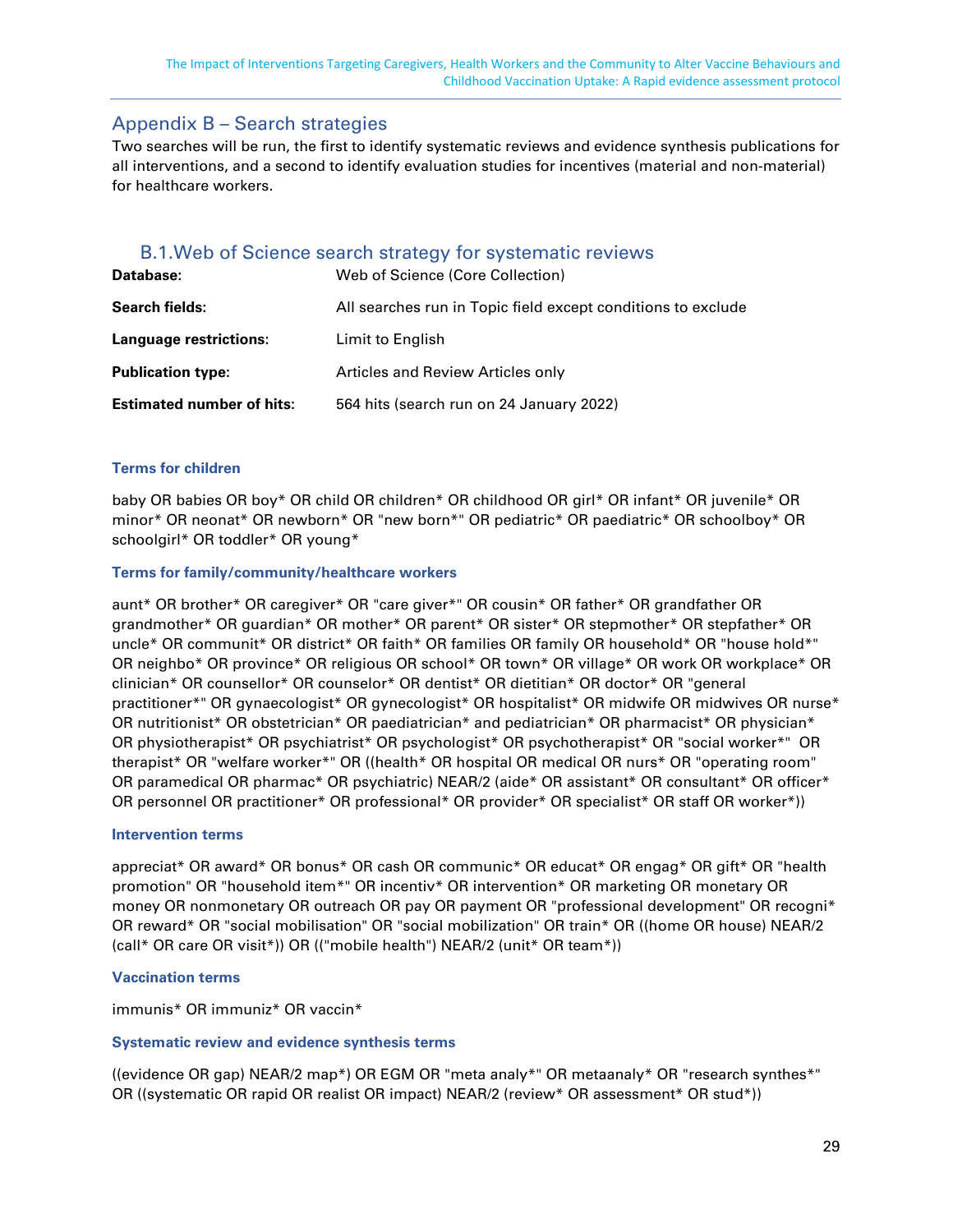#### **Remove non-relevant conditions**

NOT (HPV OR papilloma\* OR COVID\* OR coronavirus OR influenza OR cancer\*) in Title

#### B.2.Web of Science search strategy for evaluation studies

<span id="page-30-0"></span>

| Database:                        | Web of Science (Core Collection)                             |
|----------------------------------|--------------------------------------------------------------|
| <b>Search fields:</b>            | All searches run in Topic field except conditions to exclude |
| Language restrictions:           | Limit to English                                             |
| <b>Publication type:</b>         | Articles and Review Articles only                            |
| <b>Estimated number of hits:</b> | 379 hits (search run on 24 January 2022)                     |

#### **Terms for children**

baby OR babies OR boy\* OR child OR children\* OR childhood OR girl\* OR infant\* OR juvenile\* OR minor\* OR neonat\* OR newborn\* OR "new born\*" OR pediatric\* OR paediatric\* OR schoolboy\* OR schoolgirl\* OR toddler\* OR young\*

#### **Terms for healthcare workers (professional)**

clinician\* OR counsellor\* OR counselor\* OR dentist\* OR dietitian\* OR doctor\* OR "general practitioner\*" OR gynaecologist\* OR gynecologist\* OR hospitalist\* OR midwife OR midwives OR nurse\* OR nutritionist\* OR obstetrician\* OR paediatrician\* and pediatrician\* OR pharmacist\* OR physician\* OR physiotherapist\* OR psychiatrist\* OR psychologist\* OR psychotherapist\* OR "social worker\*" OR therapist\* OR "welfare worker\*" OR ((health\* OR hospital OR medical OR nurs\* OR "operating room" OR paramedical OR pharmac\* OR psychiatric) NEAR/2 (aide\* OR assistant\* OR consultant\* OR officer\* OR personnel OR practitioner\* OR professional\* OR provider\* OR specialist\* OR staff OR worker\*))

#### **Intervention terms**

appreciat\* OR award\* OR bonus\* OR cash OR gift\* OR "household item\*" OR incentiv\* OR monetary OR money OR nonmonetary OR pay OR payment OR "professional development" OR recogni\*

#### **Vaccination terms**

immunis\* OR immuniz\* OR vaccin\*

#### **Impact assessments terms**

CCT OR RCT OR RDD OR PSM OR "propensity score matching" OR "regression discontinuity design" OR "difference\* in difference\*" OR "time series" OR "instrumental variable\*" OR cohort\* OR experiment\* OR quasiexperiment\* OR "case control" OR matching OR "between groups design" OR "time series" OR counterfactual OR "counter factual" OR evaluat\* OR "before after" OR "pre post" OR ((random\* OR nonrandom\* OR control\* OR clinical OR comparison) NEAR/2 (trial\* OR allocat\* OR sampl\* OR group\*)) OR effect\*

#### **Remove non-relevant conditions**

NOT (HPV OR papilloma\* OR COVID\* OR coronavirus OR influenza OR cancer\*) in Title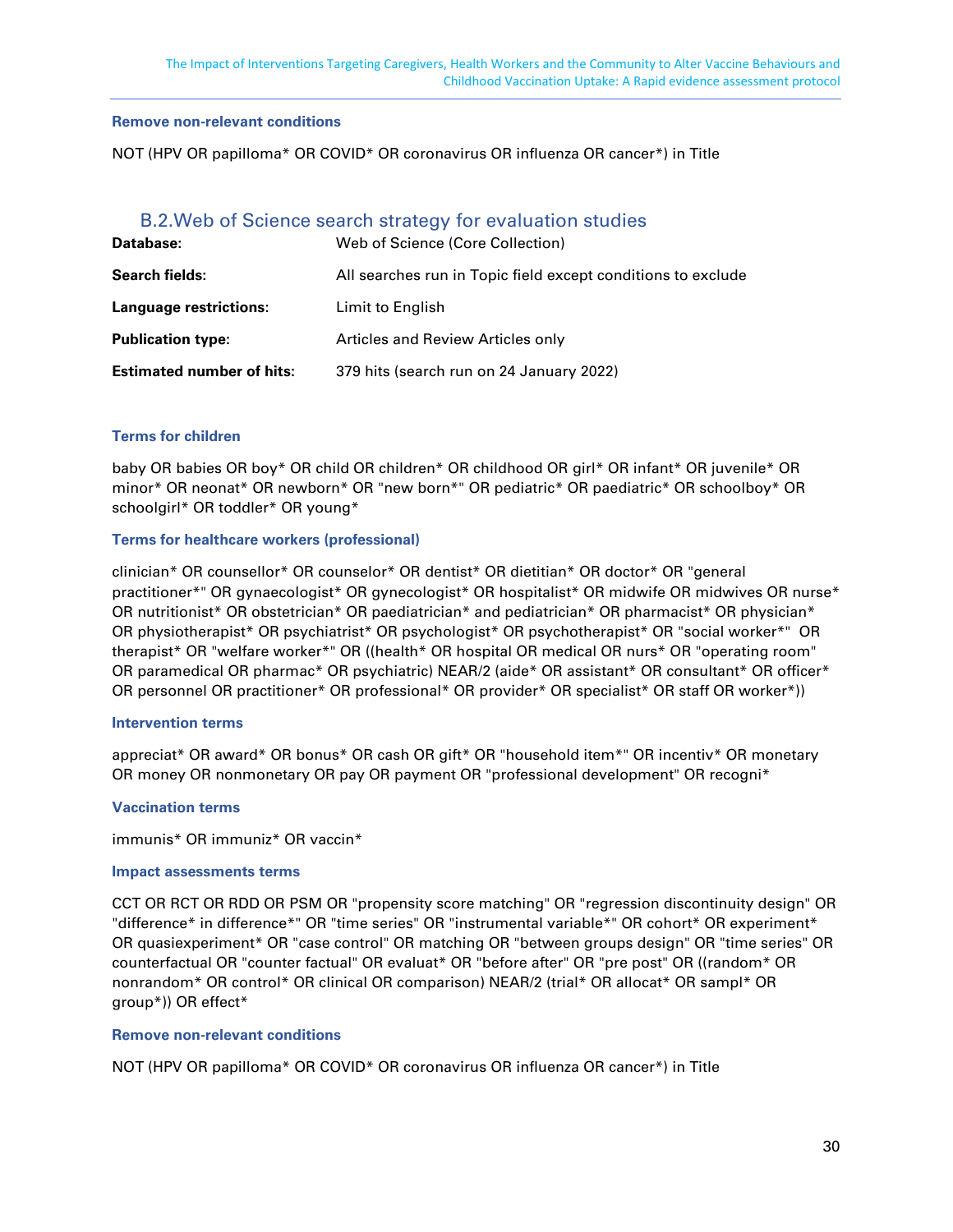## <span id="page-31-0"></span>Appendix C – Screening checklist

[Table 9](#page-31-1) summarises the screening tool for assessing inclusion of abstracts and full-papers. For abstracts, if the question is answered as "unclear" then it will be forwarded to full-paper screening. If a full-paper is classified as unclear, it will be discussed with a second reviewer and a consensus reached.

#### <span id="page-31-1"></span>Table 9: Screening tool for assessing abstracts and full-papers for inclusion in the REA

| <b>Question</b>                                                                                            | Yes (include) | No (exclude) | <b>Unclear</b> |
|------------------------------------------------------------------------------------------------------------|---------------|--------------|----------------|
| For systematic reviews: Does at least one study included                                                   |               |              |                |
| in the review assess children aged $\leq$ 5 years old?                                                     |               |              |                |
| For evaluation studies: Are the study participants                                                         |               |              |                |
| children aged ≤5 years old?                                                                                |               |              |                |
| Are the children being vaccinated against tuberculosis,                                                    |               |              |                |
| diphtheria, pertussis, tetanus, haemophilus influenzae                                                     |               |              |                |
| type B, hepatitis B, pneumococcal disease, polio,                                                          |               |              |                |
| measles, mumps, rubella, varicella (chicken pox), and                                                      |               |              |                |
| rotavirus?                                                                                                 |               |              |                |
| Does the intervention target caregivers, health workers<br>or the community?                               |               |              |                |
| Does the study assess an intervention of interest?                                                         |               |              |                |
| <b>Caregiver focused</b>                                                                                   |               |              |                |
| Sustained sensitization campaigns<br>$\bullet$                                                             |               |              |                |
| Non-material incentives<br>$\bullet$                                                                       |               |              |                |
| Home visits<br>$\bullet$                                                                                   |               |              |                |
| <b>Health worker focused</b>                                                                               |               |              |                |
| Training and education<br>٠                                                                                |               |              |                |
| <b>Material incentives</b><br>$\bullet$                                                                    |               |              |                |
| Non-material incentives<br>$\bullet$                                                                       |               |              |                |
| <b>Community focused</b>                                                                                   |               |              |                |
| Collaborating with selected community groups and<br>$\bullet$                                              |               |              |                |
| networks                                                                                                   |               |              |                |
| Faith-based outreach<br>$\bullet$                                                                          |               |              |                |
| Promoting outreach to vaccine-hesitant groups,<br>$\bullet$                                                |               |              |                |
| refugees and migrants                                                                                      |               |              |                |
| Interventions combining a relevant intervention with                                                       |               |              |                |
| another intervention will also be included                                                                 |               |              |                |
| Study design is a systematic review, experimental, quasi-                                                  |               |              |                |
| experimental, or observational (with comparator)?<br>Study reports one or more of the outcomes included in |               |              |                |
| the REA?                                                                                                   |               |              |                |
| Caregiver knowledge and awareness about<br>$\bullet$                                                       |               |              |                |
| immunization and immunisation service delivery                                                             |               |              |                |
| Caregiver readiness (intention) to vaccinate<br>$\bullet$                                                  |               |              |                |
| Caregiver attitudes and beliefs about vaccination<br>٠                                                     |               |              |                |
| including perception of side effects                                                                       |               |              |                |
| Caregiver health service experience                                                                        |               |              |                |
| <b>Community norms</b>                                                                                     |               |              |                |
| Health worker knowledge and capacity (skills)<br>٠                                                         |               |              |                |
| Health worker attitudes and beliefs<br>٠                                                                   |               |              |                |
| Health worker motivation (to vaccinate)<br>$\bullet$                                                       |               |              |                |
| Vaccine uptake<br>٠                                                                                        |               |              |                |
| Is the article published in English?                                                                       |               |              |                |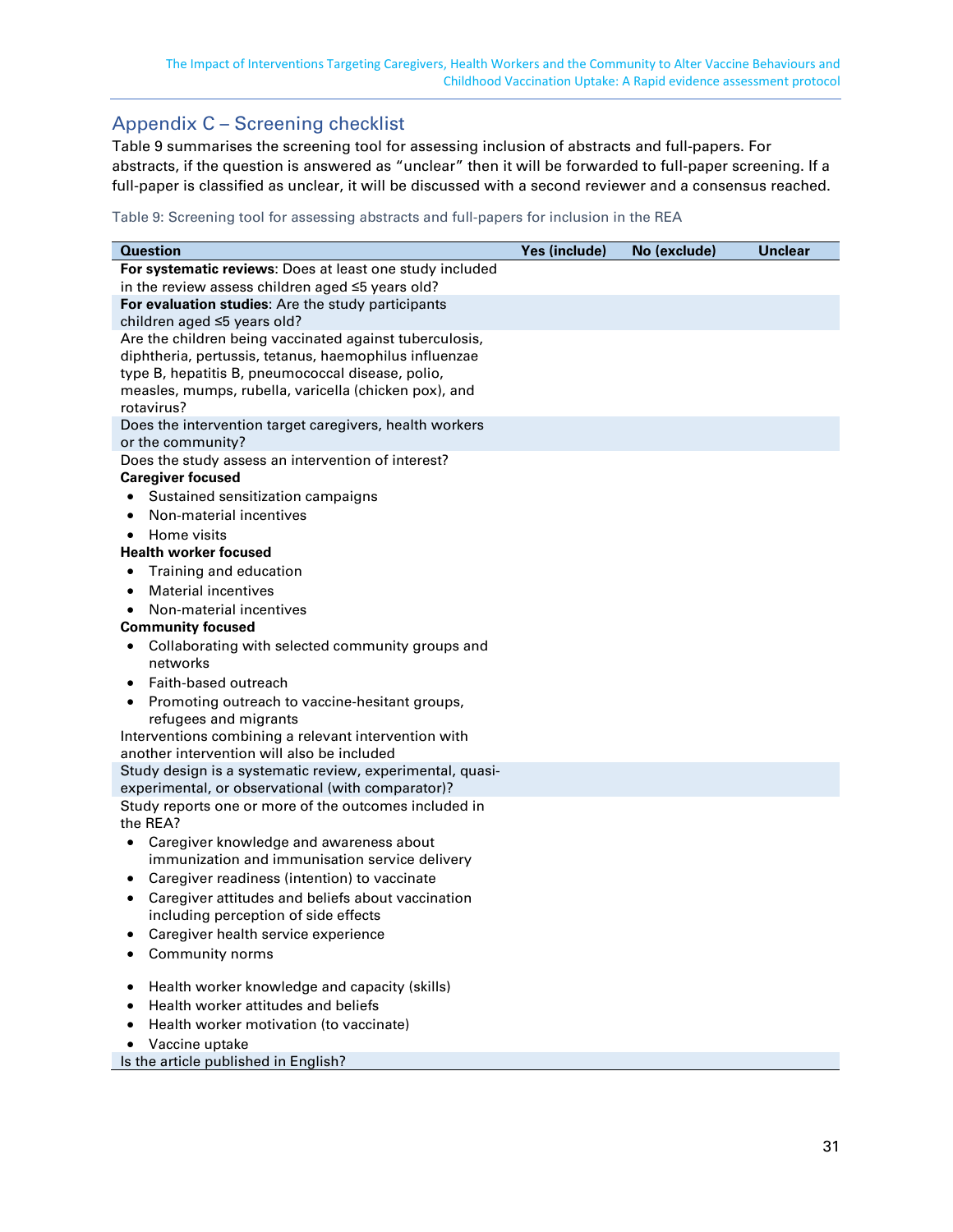# <span id="page-32-0"></span>Appendix D – Data extraction protocol

[Table 10](#page-32-1) summarises the data that will be extracted from the included studies. For additional information on outcome variables (including definitions) refer to [Table 5](#page-16-0) and [Table 6.](#page-18-0)

<span id="page-32-1"></span>Table 10: Variables that will be extracted

| <b>Coding category</b>       | Data                                                                                |
|------------------------------|-------------------------------------------------------------------------------------|
| Bibliographic data           | Lead author                                                                         |
|                              | <b>Publication year</b>                                                             |
|                              | Study name (if available)                                                           |
|                              | Title                                                                               |
|                              | Abstract (if available)                                                             |
| Study characteristics        | Study design                                                                        |
|                              | Systematic reviews (with or without meta-analysis or meta-regressions)<br>$\bullet$ |
|                              | Randomised controlled trial<br>$\bullet$                                            |
|                              | Quasi-experimental (including those that use regression discontinuity               |
|                              | design, propensity score or other matching techniques to create a                   |
|                              | comparison group or difference in difference and instrumental variables             |
|                              | techniques to estimate relationships and impact)                                    |
|                              | Quantitative observational studies, including Before-after studies and<br>$\bullet$ |
|                              | Time-series                                                                         |
|                              | For systematic reviews, what study designs were eligible for inclusion?             |
|                              | Income level of countries included in the studies                                   |
|                              | Low income<br>$\bullet$                                                             |
|                              | Lower middle income                                                                 |
|                              | Upper middle income                                                                 |
|                              | Low and middle income                                                               |
|                              | High income<br>$\bullet$                                                            |
|                              | Global                                                                              |
|                              | Countries (if available)                                                            |
|                              | Duration of follow-up<br>N                                                          |
| Population characteristics   | <b>Target population</b>                                                            |
|                              | Caregiver<br>٠                                                                      |
|                              | Health care workers                                                                 |
|                              | Community<br>$\bullet$                                                              |
|                              | Residence (urban/rural)                                                             |
|                              | Race/ethnicity/culture/language                                                     |
|                              | Religion                                                                            |
|                              | Socioeconomic status                                                                |
|                              | Other relevant characteristics of the included population (free-text)               |
|                              | For systematic reviews, what was the number of studies with high, unclear           |
|                              | and low risk of bias?                                                               |
| Intervention characteristics | <b>Intervention category:</b>                                                       |
|                              | <b>Caregiver focused</b>                                                            |
|                              | Sustained sensitization campaigns                                                   |
|                              | Non-material incentives                                                             |
|                              | Home visits                                                                         |
|                              | <b>Health worker focused</b>                                                        |
|                              | Training and education                                                              |
|                              | <b>Material incentives</b><br>$\bullet$                                             |
|                              | Non-material incentives<br>$\bullet$                                                |
|                              | <b>Community focused</b>                                                            |
|                              | Collaborating with selected community groups and networks                           |
|                              | Faith-based outreach<br>$\bullet$                                                   |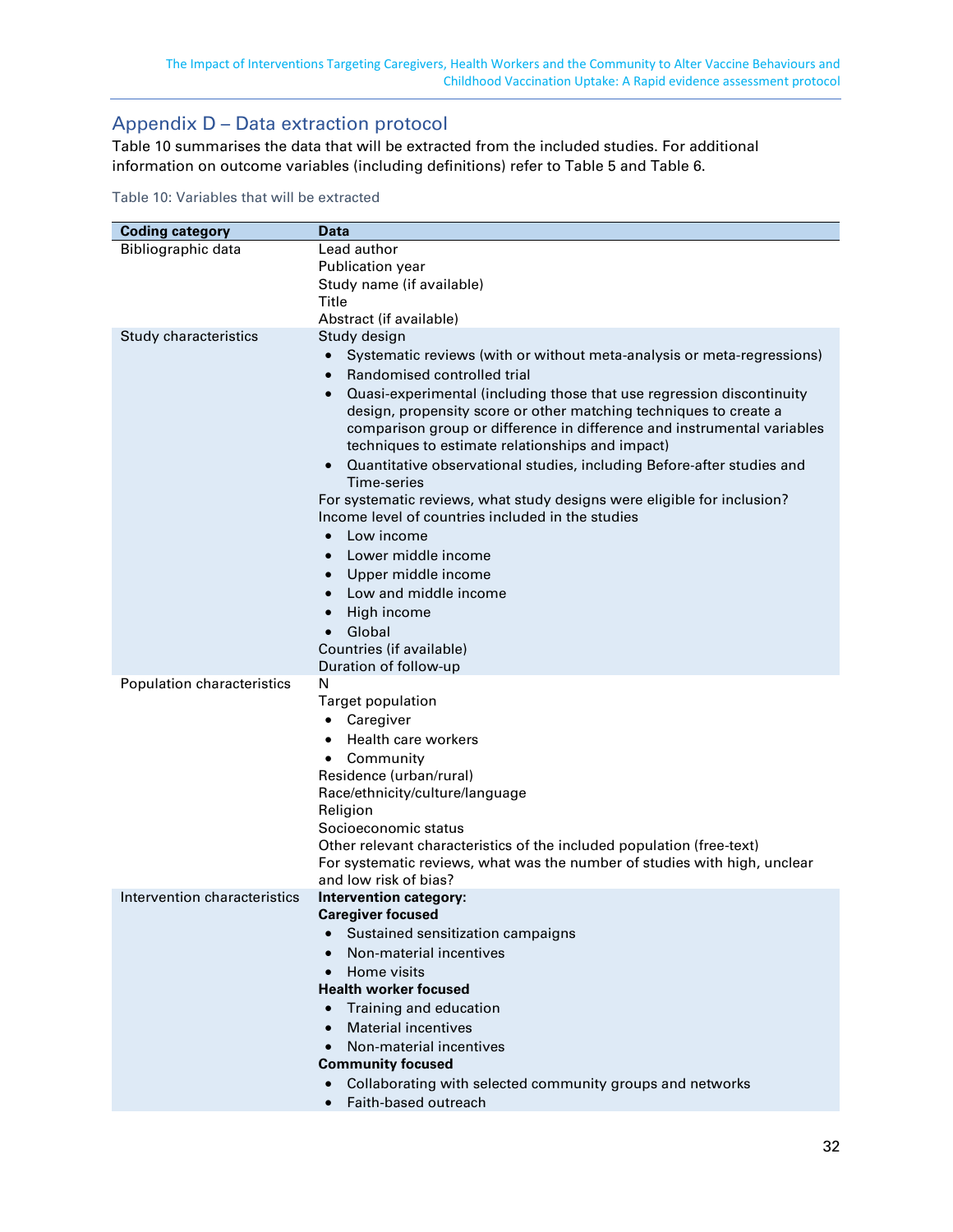| Promoting outreach to vaccine-hesitant groups, refugees and migrants<br><b>Combination intervention</b> (provide details)<br>Brief summary of intervention (free-text)<br>Brief description of control group (free-text)<br>Outcomes assessed and<br>Vaccine uptake outcomes<br>measurement of effect<br>Type of vaccine being assessed<br>٠<br>Outcome being assessed (uptake, timeliness, drop-out)<br>For systematic reviews: number of studies assessing the outcome<br>٠<br>Binary outcomes: n, percent, relative effect estimate (e.g., odds ratio, risk<br>ratios), p-value<br>If quantitative estimate not provided, include brief free-text summary<br>Direction of effect (positive, neutral, or negative effect of intervention)<br>If GRADE assessment was performed, what was the certainty of the<br>evidence?<br><b>Behaviour outcomes</b><br>Type of vaccine is being assessed<br>٠<br>Name of scale or survey used (if applicable)<br>Outcome being assessed (and definition if available)<br>٠<br>For systematic reviews: number of studies assessing the outcome<br>٠<br>Mean effect, or mean change, relative effect estimate (e.g., odds ratio,<br>risk ratios), p-value<br>If quantitative estimate not provided, include brief free-text summary<br>Direction of effect (positive, neutral, or negative effect of intervention)<br>If GRADE assessment was performed, what was the certainty of the<br>evidence?<br>Quality appraisal and risk<br>Assessed using the appropriate Joanna Briggs Institute checklist<br>of bias measures<br>Abbreviation: GRADE, Grading of Recommendations, Assessment, Development and Evaluations |                        |             |
|-----------------------------------------------------------------------------------------------------------------------------------------------------------------------------------------------------------------------------------------------------------------------------------------------------------------------------------------------------------------------------------------------------------------------------------------------------------------------------------------------------------------------------------------------------------------------------------------------------------------------------------------------------------------------------------------------------------------------------------------------------------------------------------------------------------------------------------------------------------------------------------------------------------------------------------------------------------------------------------------------------------------------------------------------------------------------------------------------------------------------------------------------------------------------------------------------------------------------------------------------------------------------------------------------------------------------------------------------------------------------------------------------------------------------------------------------------------------------------------------------------------------------------------------------------------------------------------------------------------------------------------------------------------|------------------------|-------------|
|                                                                                                                                                                                                                                                                                                                                                                                                                                                                                                                                                                                                                                                                                                                                                                                                                                                                                                                                                                                                                                                                                                                                                                                                                                                                                                                                                                                                                                                                                                                                                                                                                                                           | <b>Coding category</b> | <b>Data</b> |
|                                                                                                                                                                                                                                                                                                                                                                                                                                                                                                                                                                                                                                                                                                                                                                                                                                                                                                                                                                                                                                                                                                                                                                                                                                                                                                                                                                                                                                                                                                                                                                                                                                                           |                        |             |
|                                                                                                                                                                                                                                                                                                                                                                                                                                                                                                                                                                                                                                                                                                                                                                                                                                                                                                                                                                                                                                                                                                                                                                                                                                                                                                                                                                                                                                                                                                                                                                                                                                                           |                        |             |
|                                                                                                                                                                                                                                                                                                                                                                                                                                                                                                                                                                                                                                                                                                                                                                                                                                                                                                                                                                                                                                                                                                                                                                                                                                                                                                                                                                                                                                                                                                                                                                                                                                                           |                        |             |
|                                                                                                                                                                                                                                                                                                                                                                                                                                                                                                                                                                                                                                                                                                                                                                                                                                                                                                                                                                                                                                                                                                                                                                                                                                                                                                                                                                                                                                                                                                                                                                                                                                                           |                        |             |

**Abbreviation:** GRADE, Grading of Recommendations, Assessment, Development and Evaluations